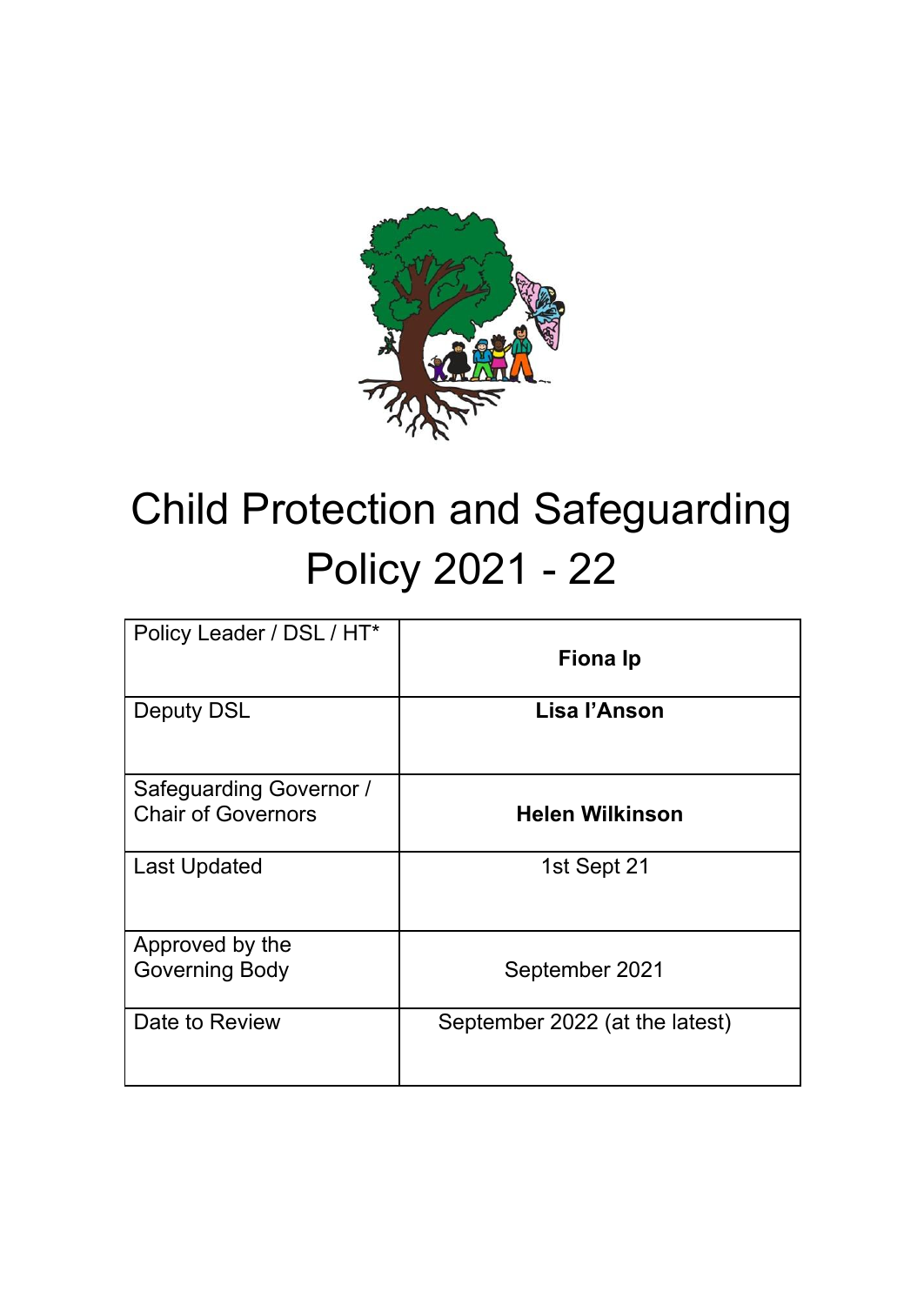| <b>Table of Contents</b> |                                           |    |                                                                |  |
|--------------------------|-------------------------------------------|----|----------------------------------------------------------------|--|
| $\mathbf{1}$             | <b>Context &amp; Rationale</b>            | 18 | <b>Extremism &amp; Radicalisation</b>                          |  |
| $\overline{2}$           | <b>Definition</b>                         | 19 | <b>Private Fostering</b>                                       |  |
| 3                        | Covid-19                                  | 20 | <b>Pupils with Family Members in</b><br>Prison                 |  |
| $\overline{4}$           | Law and Guidance                          | 21 | Peer on Peer Abuse including<br><b>Sexualised Abuse</b>        |  |
| 5                        | Roles and Responsibilities                | 22 | <b>Serious Violence</b>                                        |  |
| 6                        | Training and Induction                    | 23 | <b>Online Safety and Personal</b><br><b>Electronic Devices</b> |  |
| $\overline{7}$           | <b>Multi-Agency Working</b>               | 24 | Sexting & Sharing of Indecent<br>Images                        |  |
| 8                        | <b>Early Help</b>                         | 25 | <b>Context of Safeguarding Incidents</b>                       |  |
| 9                        | Abuse & Neglect                           | 26 | <b>Extra-Curricular Clubs and</b><br><b>Activities</b>         |  |
| 10                       | <b>Domestic Abuse</b>                     | 27 | <b>Alternative Provision</b>                                   |  |
| 11                       | Homelessness                              | 28 | <b>Work Experience</b>                                         |  |
| 12                       | <b>Children Missing from</b><br>Education | 29 | <b>Managing Referrals</b>                                      |  |
| 13                       | <b>Child Criminal Exploitation</b>        | 30 | Concerns about staff and<br>safeguarding practices             |  |
| 14                       | <b>Child Sexual Exploitation</b>          | 31 | Allegations of Abuse against staff                             |  |
| 15                       | Modern Slavery                            | 32 | <b>Safer Recruitment</b>                                       |  |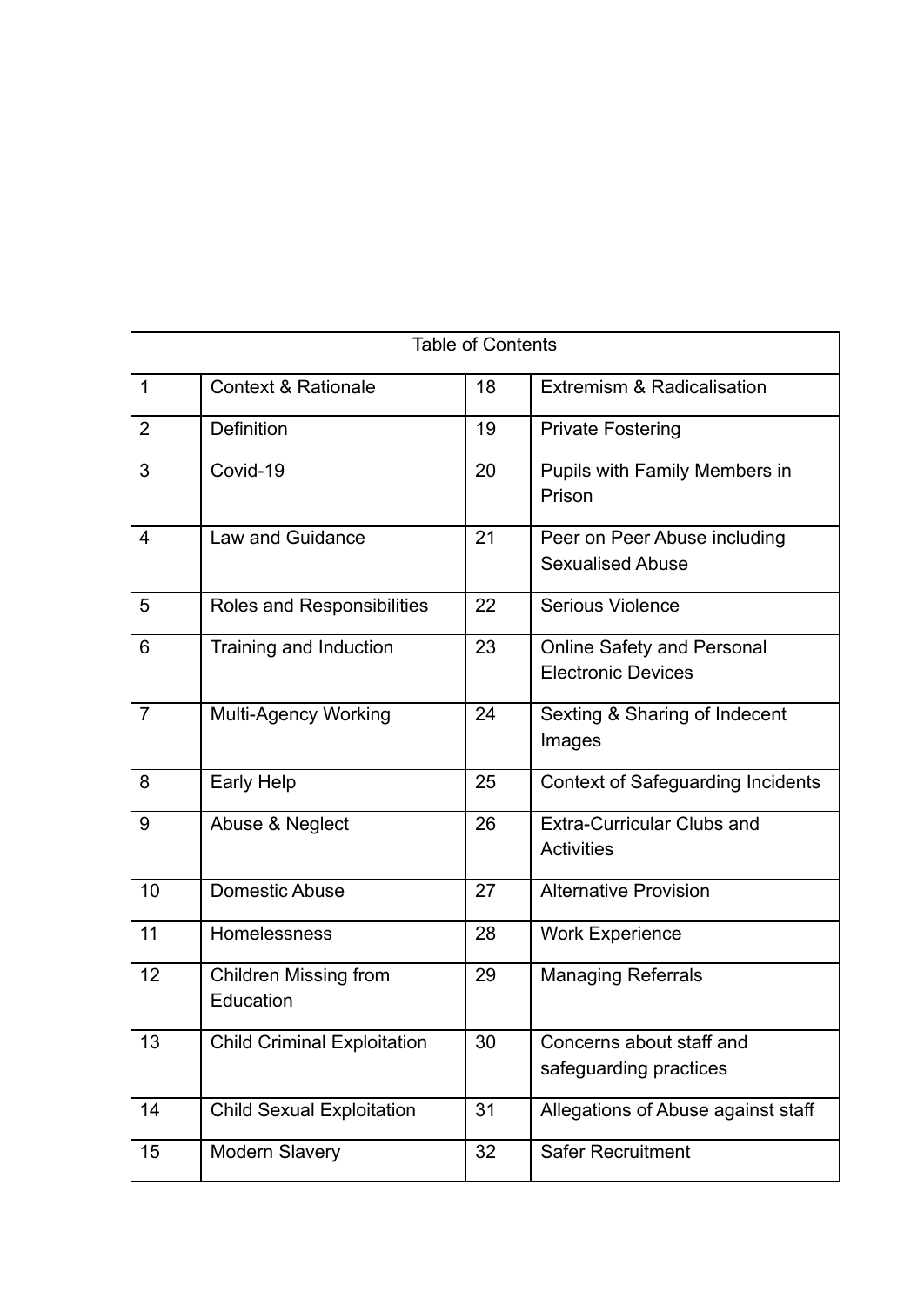| 16                               | <b>Female Genital Mutilation</b> | 33 | <b>Single Central Record</b> |  |
|----------------------------------|----------------------------------|----|------------------------------|--|
| 17                               | <b>Forced Marriage</b>           | 34 | <b>Review</b>                |  |
| Key Contacts. Roles and Training |                                  |    |                              |  |
|                                  |                                  |    |                              |  |

#### **1. Context and Rationale**

**Tatham Fells CE (VC) Primary** fully recognises the contribution we can make to protect children from harm and to support and promote the welfare of all children who are pupils at our school. This policy applies to all stakeholders; this includes pupils, staff, parents, governors, volunteers, placement students and visitors.

This policy will give clear direction to all stakeholders about expectations and our legal and moral responsibility to safeguard and promote the welfare of all children at our school.

**Tatham Fells CE (VC) Primary** is committed to safeguarding and promoting the physical, mental and emotional welfare of every pupil. We implement a whole-school preventative approach to managing safeguarding concerns, ensuring that the wellbeing of pupils is at the forefront of all action taken. We recognise that **no single professional can have a full picture** of a child's needs and circumstances. If children and families are to receive the right help at the right time, **everyone** who comes into contact with them has a role to play in identifying concerns, sharing information and taking prompt action.

This policy sets out a clear and consistent framework for delivering this promise, in line with safeguarding legislation and statutory guidance. It will be achieved by:

- Ensuring that members of the governing board, the headteacher, staff and all stakeholders understand their responsibilities under safeguarding legislation and statutory guidance, are alert to the signs of child abuse, and know to refer concerns to the DSL. In addition, to ensure that staff are aware that ANYONE can make a referral.
- Teaching pupils how to keep safe and recognise behaviour that is unacceptable.
- Identifying and making provision for any pupil that has been subject to, or is at risk of, abuse, neglect, or exploitation.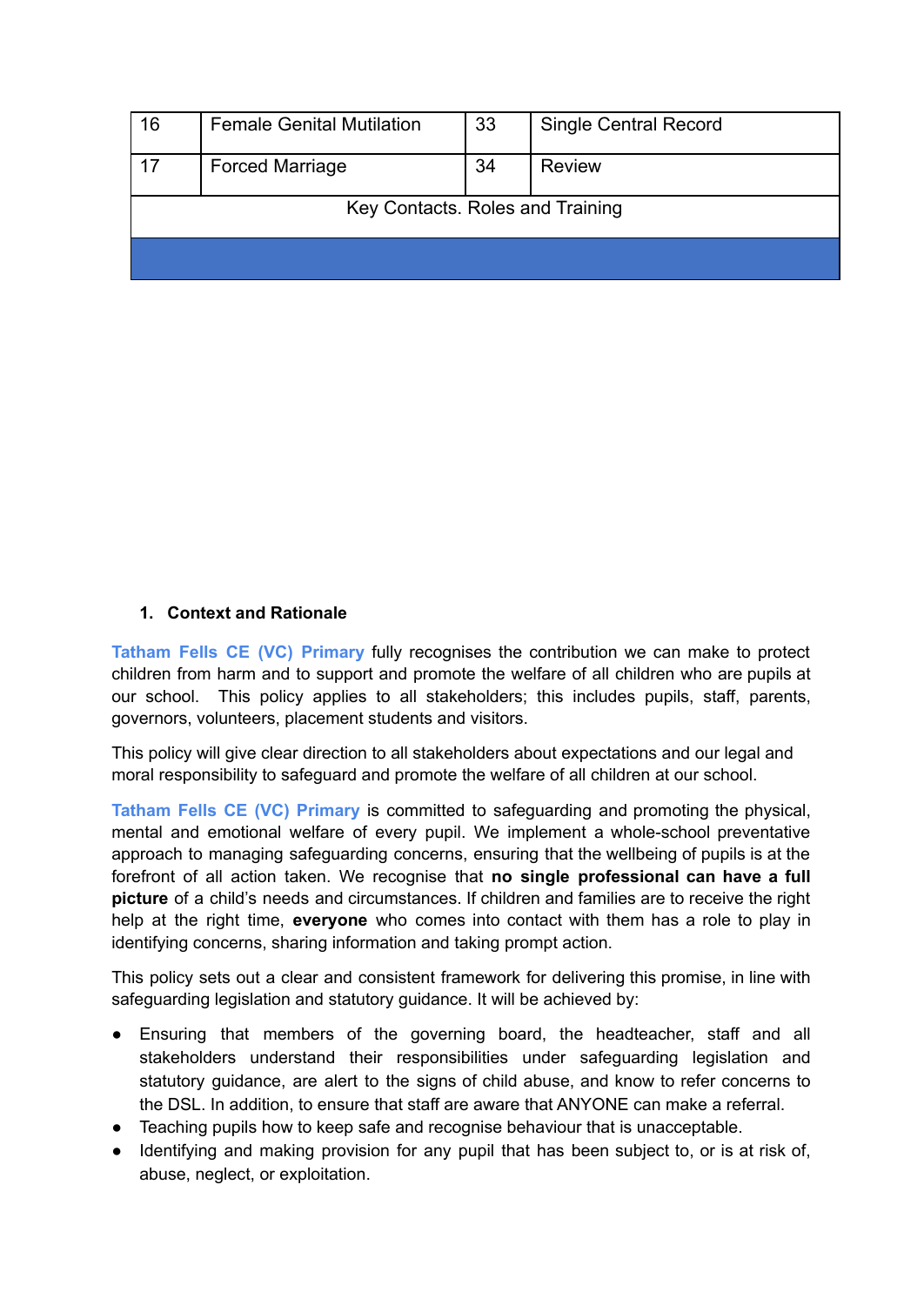- Creating a culture of safer recruitment by adopting procedures that help deter, reject or identify people who might pose a risk to children
- Endeavour to provide a safe and welcoming environment where children are respected and valued; where the voice of the child is listened to and is paramount
- Where it is believed that a child is at risk of or is suffering significant harm, the school will follow the procedures set out by our local Safeguarding Children Partnership arrangements.

[https://panlancashirescb.proceduresonline.com/chapters/contents.html#ind\\_cases](https://panlancashirescb.proceduresonline.com/chapters/contents.html#ind_cases)

## **2. Definitions**

The terms **"children"** and **"child"** refer to anyone under the age of 18.

The purpose of this safeguarding policy is to ensure every pupil at Tatham Fells CE (VC) Primary is safe and protected from harm. The Department for Education (DfE) 'Keeping Children Safe in Education' (September 2021), states safeguarding and promoting the welfare of children is defined for the purposes of this guidance as:

- Protecting children from maltreatment;
- Preventing impairment of children's mental and physical health or development;
- Ensuring that children grow up in circumstances consistent with the provision of safe and effective care; and
- Taking action to enable all children to have the best outcomes

Children can abuse other children. This is generally referred to as **peer on peer abuse** and can take many forms. This can include (but is not limited to) bullying (including cyberbullying); sexual violence and sexual harassment; physical abuse such as hitting, kicking, shaking, biting, hair pulling, or otherwise causing physical harm; sexting and initiating/hazing type violence and rituals.

For the purposes of this policy, **"sexual violence"** refers to the following offences as defined under the Sexual Offences Act 2003:

- **Rape:** A person (A) commits an offence of rape if they intentionally penetrate the vagina, anus or mouth of another person (B) with their penis, B does not consent to the penetration, and A does not reasonably believe that B consents.
- **Assault by penetration:** A person (A) commits an offence if they intentionally penetrate the vagina or anus of another person (B) with a part of their body or anything else, the penetration is sexual, B does not consent to the penetration, and A does not reasonably believe that B consents.
- **Sexual assault:** A person (A) commits an offence of sexual assault if they intentionally touch another person (B), the touching is sexual, B does not consent to the touching, and A does not reasonably believe that B consents.
- **Causing someone to engage in sexual activity without consent:** A person (A) commits an offence if they intentionally cause another person (B) to engage in an activity, the activity is sexual, B does not consent to engaging in the activity, and A does not reasonably believe that B consents. This could include forcing someone to strip, touch themselves sexually, or to engage in sexual activity with a third party.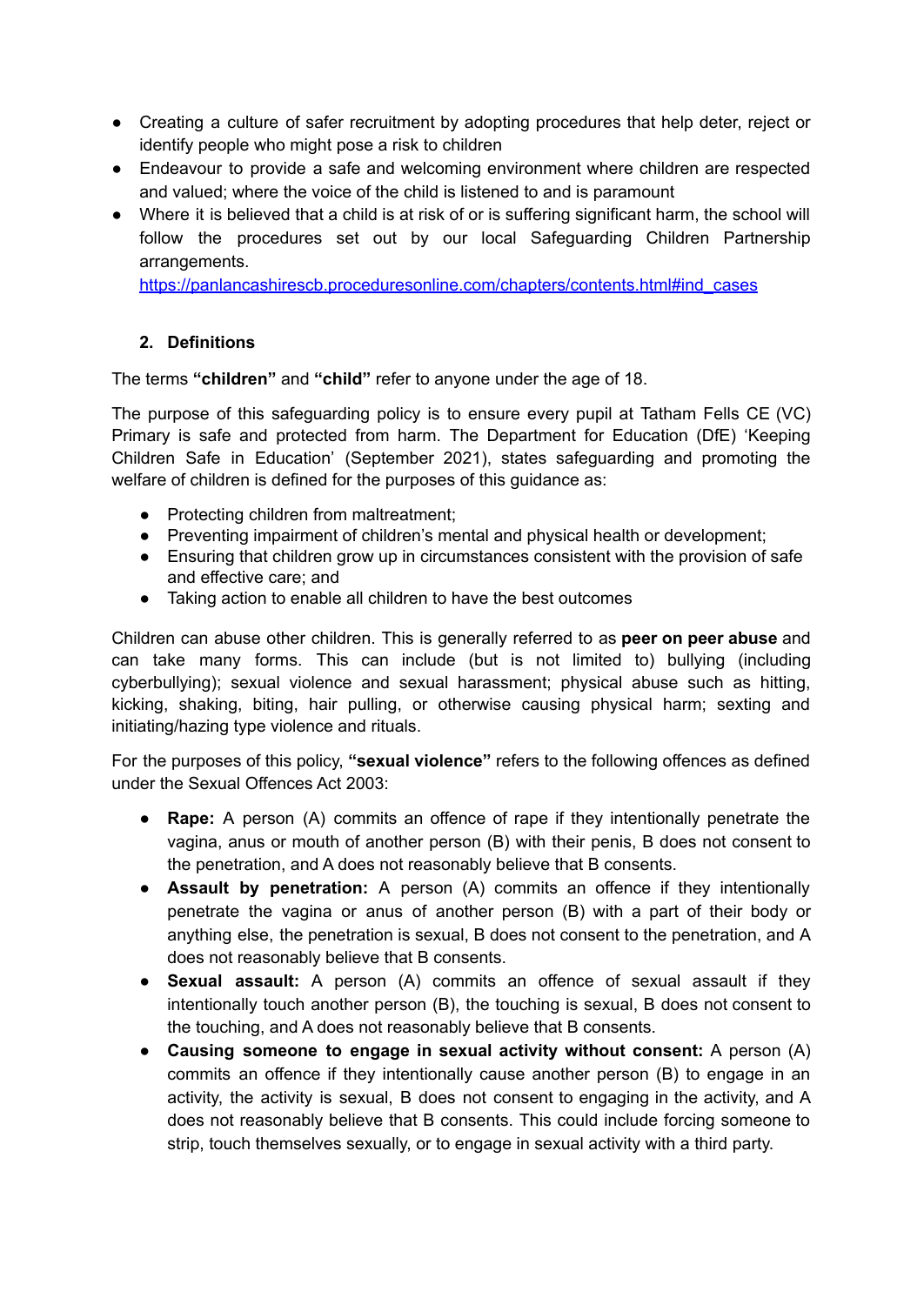For the purposes of this policy, **"sexual harassment"** refers to unwanted conduct of a sexual nature that occurs online or offline, inside or outside of school. Sexual harassment is likely to violate a pupil's dignity, make them feel intimidated, degraded or humiliated, and create a hostile, offensive, or sexualised environment. If left unchallenged, sexual harassment can create an atmosphere that normalises inappropriate behaviour and may lead to sexual violence. Sexual harassment can include, but is not limited to:

- Sexual comments, such as sexual stories, lewd comments, sexual remarks about clothes and appearance, and sexualised name-calling.
- Sexual "jokes" and taunting.
- Physical behaviour, such as deliberately brushing against someone, interfering with someone's clothes, and displaying images of a sexual nature.
- Online sexual harassment, which may be standalone or part of a wider pattern of sexual harassment and/or sexual violence. This includes:

The consensual and non-consensual sharing of nude and semi-nude images and/or videos.

- Sharing unwanted explicit content.
- Upskirting.
- Sexualised online bullying.
- Unwanted sexual comments and messages, including on social media.
- Sexual exploitation, coercion, and threats.

**Upskirting** refers to the act, as identified by the Voyeurism (Offences) Act 2019, of taking a picture or video under another person's clothing, without their knowledge or consent, with the intention of viewing that person's genitals or buttocks, with or without clothing, to obtain sexual gratification, or cause the victim humiliation, distress or alarm. Upskirting is a criminal offence. Anyone, including pupils and staff, of any gender can be a victim of upskirting.

**Consensual and non-consensual sharing of nude and semi-nude images and/or videos**, colloquially known as **"sexting" and "youth produced imagery"**, is defined as the sharing between pupils of sexually explicit content, including indecent imagery. **Indecent imagery** is defined as an image which meets one or more of the following criteria:

- Nude or semi-nude sexual posing
- A child touching themselves in a sexual way
- Any sexual activity involving a child
- Someone hurting a child sexually
- Sexual activity that involves animals

**Consent** is defined as having the freedom and capacity to choose to engage in sexual activity. Consent may be given to one sort of sexual activity but not another and can be withdrawn at any time during sexual activity and each time activity occurs. A person only consents to a sexual activity if they agree by choice to that activity and has the freedom and capacity to make that choice. Children under the age of 13 can never consent to any sexual activity. The age of consent is 16.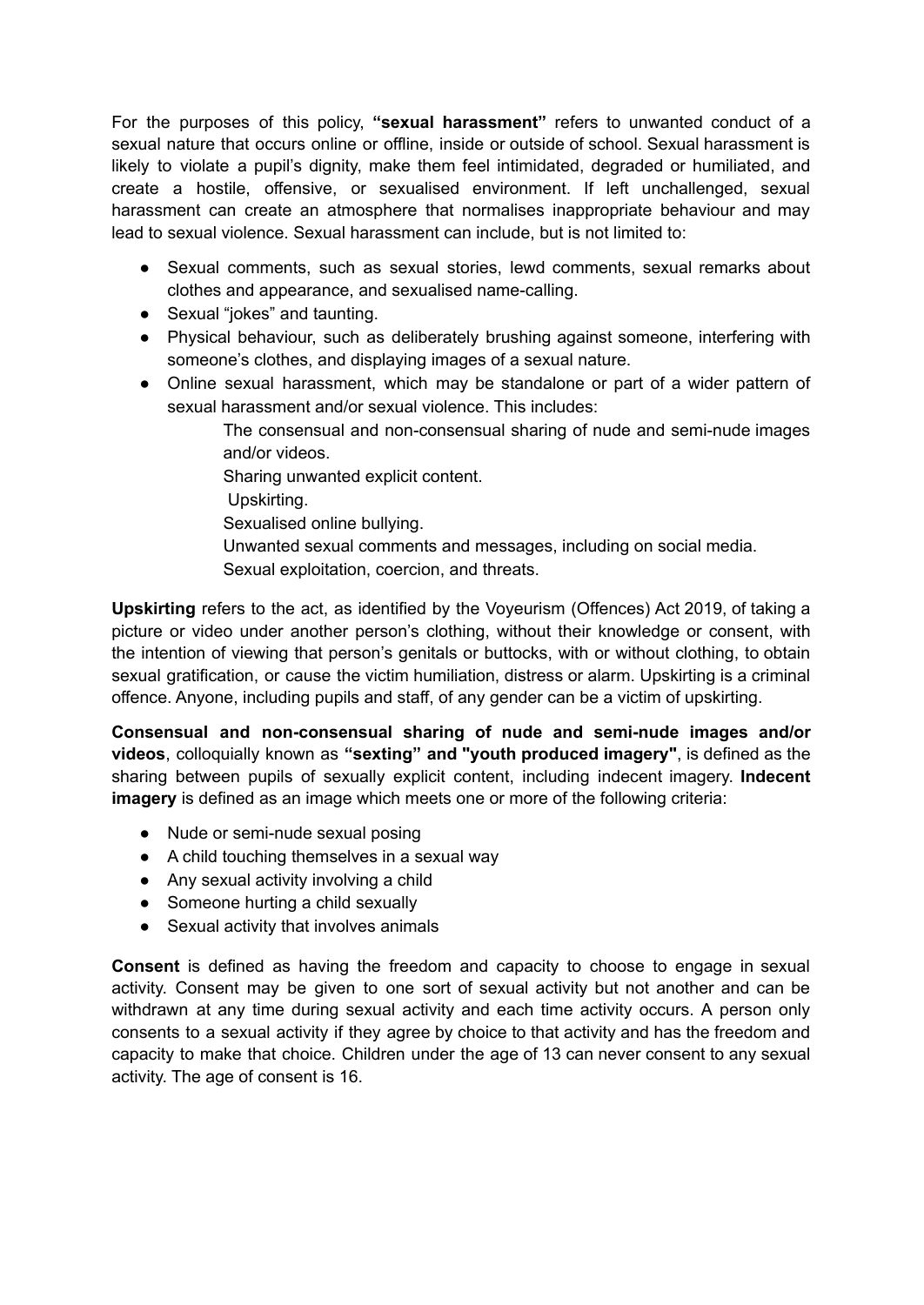# **3. Covid -19**

Keeping Children Safe in Education 2021 (KCSIE) remains in force throughout the response to coronavirus (COVID-19). However, Tatham Fells CE (VC) Primary recognises that further measures or adaptations to current policies and procedures may be required in response to the pandemic in 2021/22. Any such measures will be detailed and communicated through addendums to the policy, when necessary, and shared with all stakeholders. Tatham Fells CE (VC) Primary will continue to follow local and national guidance and adapt/amend this policy if required.

# **4. Law and Guidance**

This policy has due regard to all relevant legislation and statutory guidance including, but not limited to:

- **[Education](http://www.legislation.gov.uk/ukpga/2002/32/contents) Act 2002**: Section 175 of the Education Act 2002 requires local education authorities and the governors of maintained schools and further education (FE) colleges to make arrangements to ensure that their functions are carried out with a view to safeguarding and promoting the welfare of children. Section 157 of the same act and the Education (Independent Schools Standards) (England) Regulations 2003 require proprietors of independent schools (including academies) to have arrangements to safeguard and promote the welfare of children.
- **Working Together to [Safeguard](https://www.gov.uk/government/publications/working-together-to-safeguard-children--2) Children 2018** guides education establishments of their role within inter-agency working to safeguard and promote the welfare of children. This is **the government's statutory guidance for all organisations and agencies** who work with, or carry out work related to, children in the United Kingdom.
- **Keeping Children Safe in [Education](https://assets.publishing.service.gov.uk/government/uploads/system/uploads/attachment_data/file/892394/Keeping_children_safe_in_education_2020.pdf) 2021**: The Department for Education (DfE) has updated the statutory safeguarding and child protection guidance for schools and colleges in England, Keeping children safe in education. This guidance sets out what schools and colleges in England must do to safeguard and promote the welfare of children and young people under the age of 18.

# *●* **Guidance for Safer Working Practice (with [Addendum](https://www.saferrecruitmentconsortium.org/GSWP%20COVID%20addendum%20April%202020%20final-1.pdf) April 2020)**

- **● The [Children](http://www.legislation.gov.uk/ukpga/1989/41/contents) Act 1989 & 2004**
- **● The Prevent Duty –** The Prevent duty is **the duty in the Counter-Terrorism and Security Act 2015** that's sets out guidance for the LA and its partners to have due regard to the need to prevent people from being drawn into terrorism.
- **● FGM** as set out in the Female Genital Mutilation Act 2003 ("the 2003 Act"), as amended by the Serious Crime Act 2015.

# **Relevant Non-statutory guidance**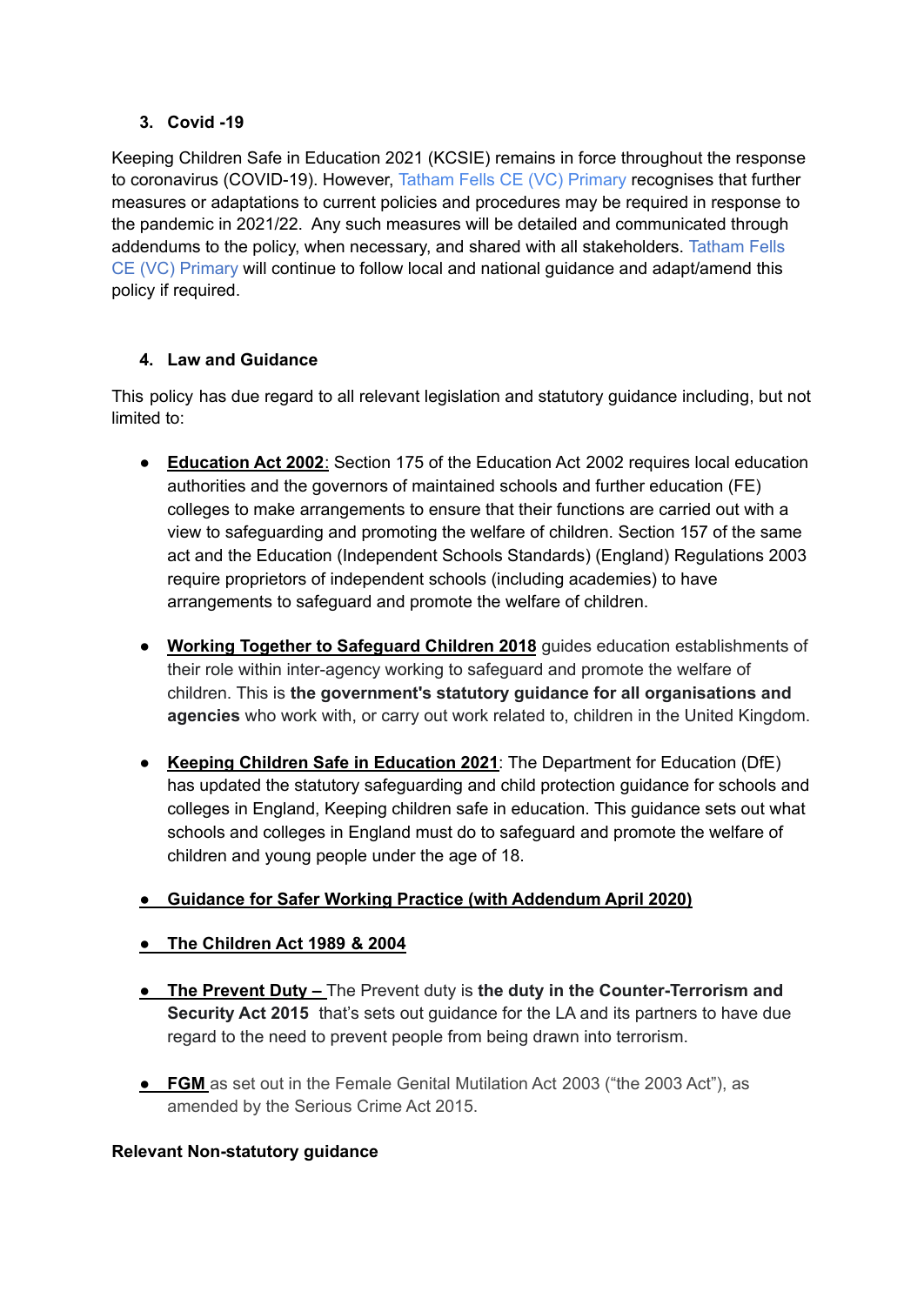- DfE (2015) 'What to do if you're worried a child is being abused'
- DfE (2018) 'Information sharing'
- DfE (2017) 'Child sexual exploitation'
- DfE (2021) 'Sexual violence and sexual harassment between children in schools and colleges'
- DfE (2021) 'Recruit teachers from overseas'
- DfE (2020) 'Sharing nudes and semi-nudes: advice for education settings working with children and young people'

This policy operates in conjunction with the following school policies and guidance:

- Children Missing Education Policy
- Child Sexual Exploitation (CSE) Policy
- Prevent duty
- Anti-Bullying Policy
- Online Safety Policy
- Personal Electronic Devices Policy
- Data Protection Policy
- Whistleblowing Policy
- Allegations of Abuse Against Staff Policy
- Staff Code of Conduct
- Behavioural Policy

## **5. Roles and responsibilities**

**All staff** have a responsibility to:

- **●** Consider, at all times, what is in the best interests of the pupil with a **child-centred approach**
- Contribute to, and maintain a **high safeguarding ethos** within the setting, with safeguarding pupils at the forefront of practice at all times
- **●** Ensure ALL children have opportunities to communicate and know that they are **listened to**
- Contribute to **providing a curriculum** which will equip children with the skills to keep themselves safe and develop an attitude which will enable them to enter adulthood successfully and reach their full potential
- Establish effective, supportive, and **positive relationships** with parents, carers, pupils and other professionals
- Maintain an attitude of **'it could happen here'** where safeguarding is concerned
- Be proactive to provide a **safe environment** in which pupils can learn
- Be prepared to **identify** pupils or families who may benefit from **early help**
- Be aware of the **school's individual procedures** that support safeguarding, including all policies, internal reporting procedures, information and training provided
- Be aware of the role and **identity of the DSL** and deputy DSLs and seek them for advice if required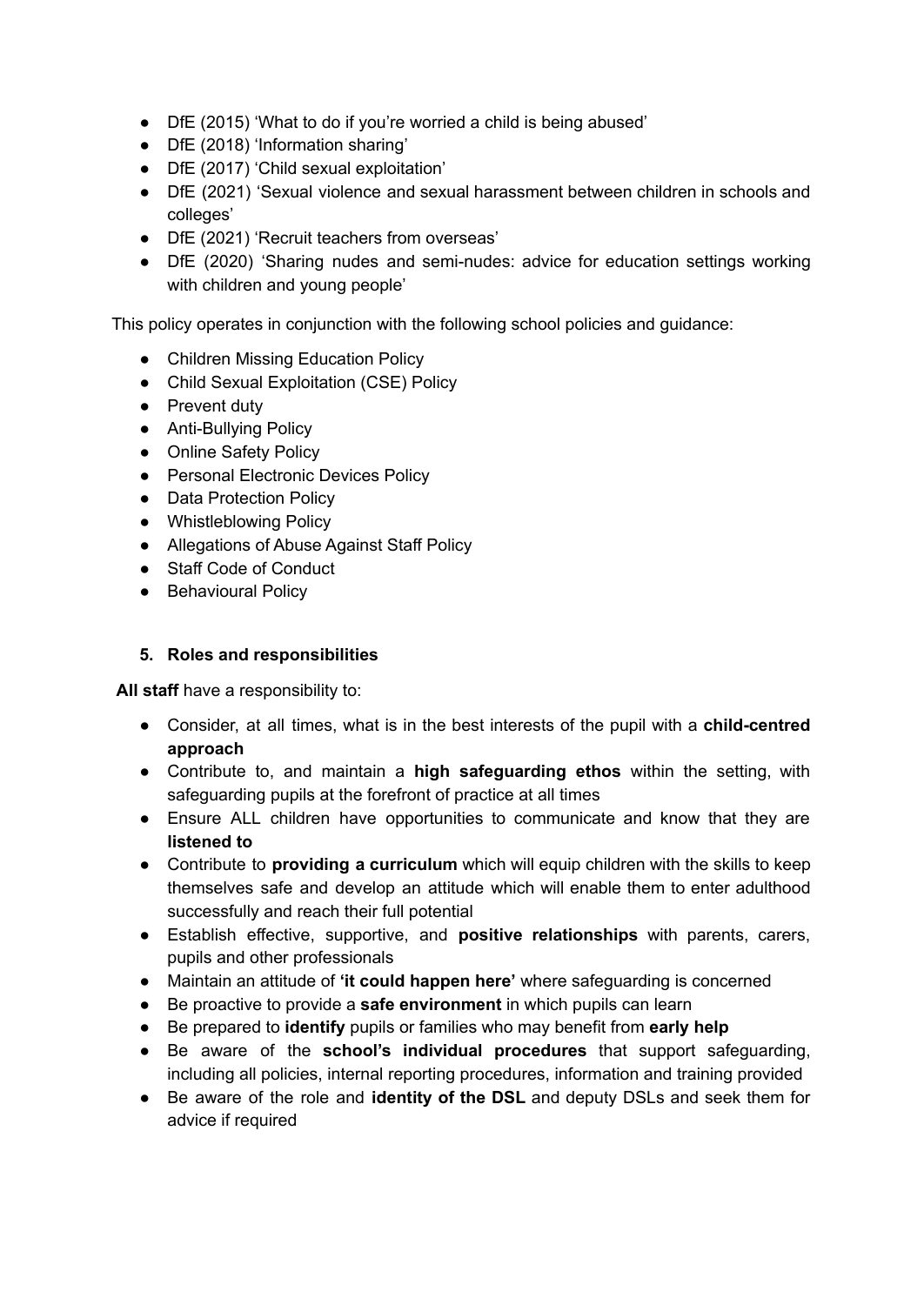- Undertake **safeguarding training**, including online safety training, during induction and subsequently on a regular basis, including receiving bulletins, emails and briefings
- Be aware of the **local early help process** and understand their role in it.
- Be aware of, and understand, the process for making referrals to Children's Social Care, understanding that **anyone can make a referral**
- **●** Understand how to make a referral to CSC and/or the police immediately, if at any point there is **a risk of immediate serious harm to a child**
- Be aware of and **understand the procedure to follow** in the event that a child confides they are being abused, exploited or neglected, in a timely manner
- Maintain appropriate **levels of confidentiality** when dealing with individual cases
- **Reassure victims** that they are being taken seriously, that they will be supported, and that they will be kept safe.
- Be aware of **safeguarding issues** that can put pupils at risk of harm.
- **Be aware of behaviours linked to issues** such as drug-taking, alcohol misuse, deliberately missing education, and sharing indecent images, and other signs that pupils may be at risk of harm
- Be fully aware of the importance of **mental health in relation to safeguarding** and that all staff should also be aware that mental health problems can, in some cases, be an indicator that a child has suffered or is at risk of suffering abuse, neglect or exploitation

## **Teachers, including the headteacher, have a responsibility to:**

• Safeguard pupils' wellbeing and maintain public trust in the teaching profession as part of their professional duties, as outlined in the '**Teachers' Standards'**.

#### **The governing body has a duty to:**

- Take **strategic leadership responsibility** for the school's safeguarding arrangements
- Ensure that the school **complies with its duties** under the above child protection and safeguarding legislation
- Comply with its obligations under section 14B of the Children Act 2004 to **supply the local safeguarding arrangements with information** to fulfil its functions
- Ensure that staff working directly with children **read and understand** at least Part one of KCSIE
- Ensure a **named Governor takes leadership responsibility** for safeguarding arrangements
- Appoint a member of staff from the SLT to the **role of DSL** and one or more deputy DSLs to provide support, and ensure that they are trained to the same standard as the DSL and that the roles are explicit in their job description(s). Ensure the provision of appropriate support, funding, training, resources, and time to carry out their role
- Facilitate and support a **whole-school approach to safeguarding**; this includes ensuring that safeguarding and child protection are at the forefront and **ethos** remains consistently high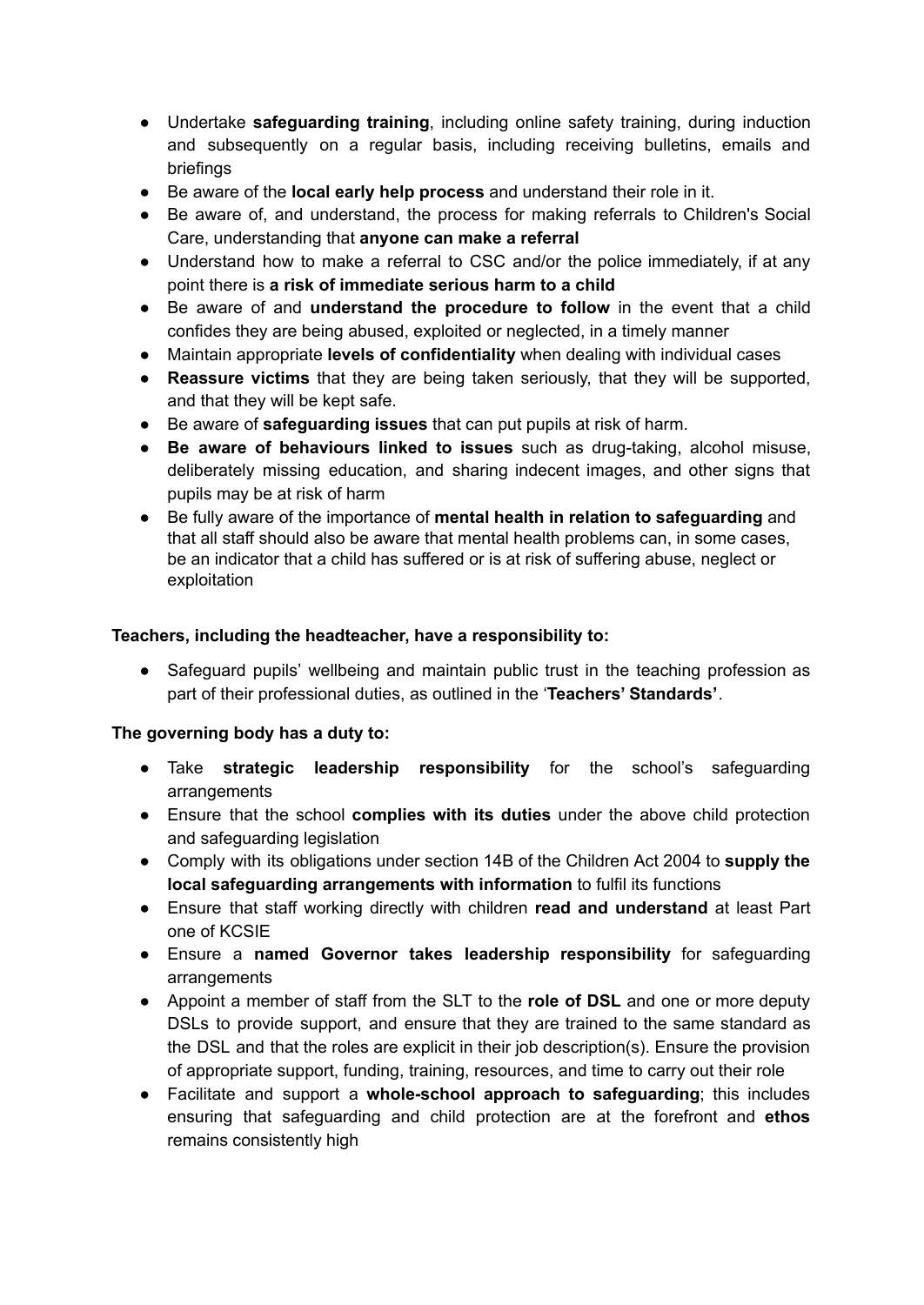- Ensure **systems are in place so that children feel confident to report abuse**, knowing that their concerns will be treated seriously, and they can safely express their views and give feedback; these systems will be well-promoted, easily understood, and easily accessible. Ensure that the **voice of the child** is heard and acted upon.
- Ensure **effective and appropriate policies** and procedures in place
- Make sure that **pupils are taught about safeguarding**, including protection against dangers online (including when they are online at home), through teaching and learning opportunities, as part of providing a broad and balanced curriculum
- Adhere to statutory responsibilities by conducting **pre-employment checks on staff** who work with children
- Ensure the school has **clear systems and processes in place for identifying possible mental health problems in pupils,** including clear routes to escalate concerns and clear referral and accountability systems
- Make sure that at least one person on any recruitment panel has undertaken **safer recruitment training**
- Ensure that **all staff receive safeguarding and child protection training** updates, e.g. emails, as required, but at least annually, including a thorough induction
- Confirm that there are transparent procedures in place to handle **allegations against staff,** supply staff, volunteers and contractors
- Confirm that there are **procedures in place to make a referral to the DBS** and the Teaching Regulation Agency (TRA), where appropriate, if a person in regulated activity has been dismissed or removed due to safeguarding concerns or would have been had they not resigned
- **●** Ensure that appropriate disciplinary procedures are in place, as well as **policies pertaining to the behaviour of pupils and staff**
- Ensure that **procedures are in place to eliminate unlawful discrimination**, harassment and victimisation, including those in relation to peer-on-peer abuse.
- Appoint a **designated teacher to promote the educational achievement of CLA** and ensure that this person has undergone appropriate training
- Ensure that the **appropriate level of check** is completed on Governors
- Create a culture where **staff are confident to challenge** senior leaders over any safeguarding concerns
- Ensure that **children are safe online** by ensuring that appropriate filters and monitoring systems are in place
- Ensure that **safeguarding is embedded within the curriculum**
- Ensure staff in school are aware of, and policies are personalised to reflect, an understanding of specific issues such as **peer on peer abuse** and safeguarding children with disabilities and special educational needs.
- Ensure that all practice and procedures operate with the best interests of the child at the centre with a **firm child centred approach.**

## **The DSL has a duty to:**

● Take **lead responsibility for safeguarding** and child protection, including online safety, creating and maintaining a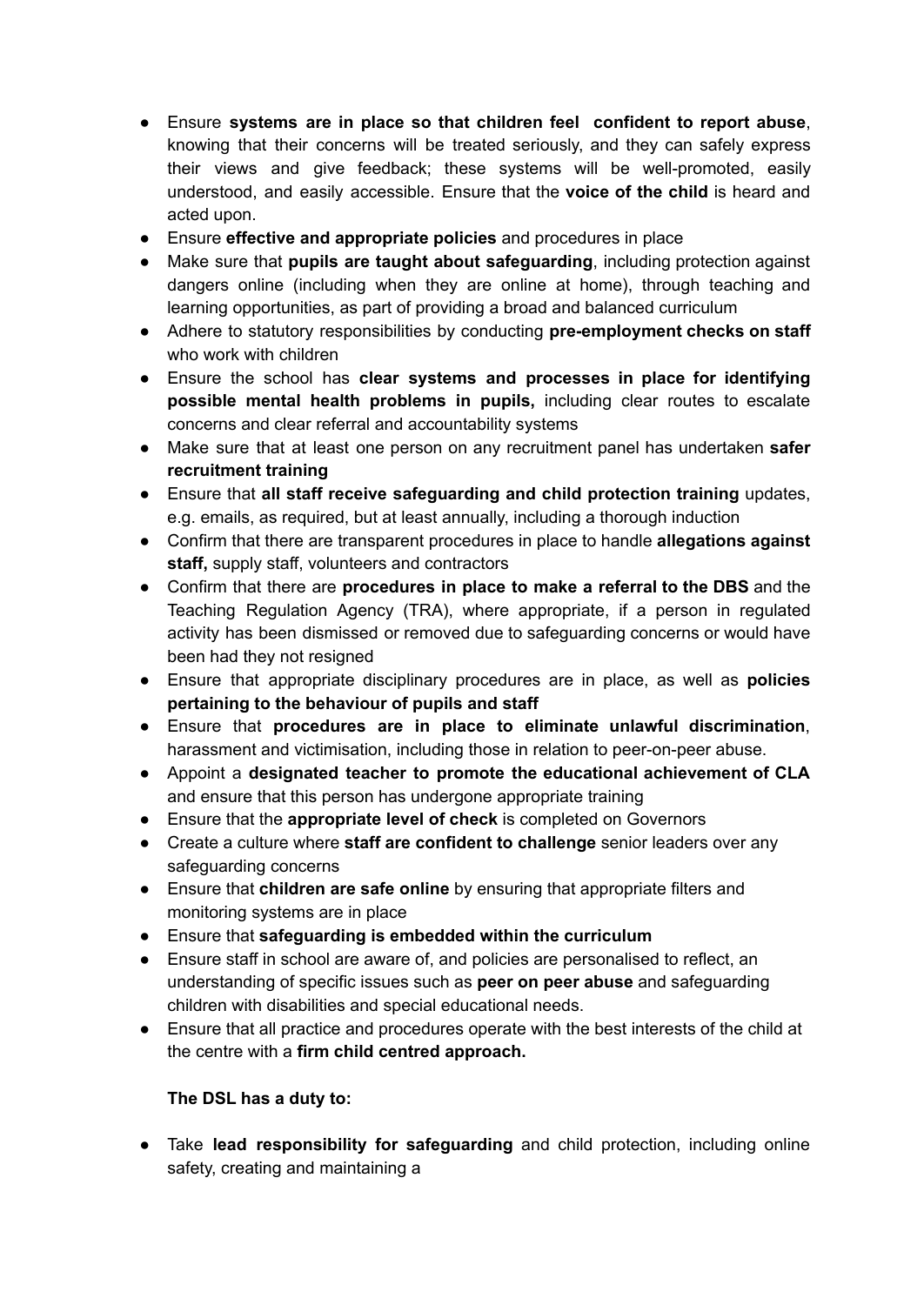- Provide **advice, support and expertise to other staff** on child welfare, safeguarding and child protection matters.
- **Take part in strategy discussions,** inter-agency meetings and Child Protection Conferences and/or support other staff to do so.
- **Contribute to the** assessment of children, and/or support other staff to do so
- **Be available** during school hours for staff to discuss any safeguarding concerns
- Arrange, alongside the school, adequate and **appropriate cover** for any activities outside of school hours or terms.
- Refer cases:

To CSC where abuse and neglect are suspected, and support staff who make referrals CSC

To the Channel programme where radicalisation concerns arise, and support staff who make referrals to the Channel programme

To the DBS where a person is dismissed or has left due to harm, or risk of harm, to a child.

To the police where a crime may have been committed, in line with the National Police Chiefs' Council (NPCC) guidance

And to any other appropriate identified agency or partner.

- Act as a **point of contact** with the multi-agency partners
- Ensure **effective communication** and information sharing (when appropriate) between Deputy DSL's,/Governance, Head teacher.
- Liaise with staff when deciding whether to make a referral by **liaising with relevant agencies** so that children's needs are considered holistically
- Liaise with the **senior mental health lead** and, where available, the Mental Health Support Team, where safeguarding concerns are linked to mental health.
- Promote **supportive engagement with parents** in safeguarding and promoting the welfare of children, including where families may be facing challenging circumstances
- Work with relevant staff, **taking lead responsibility for promoting educational outcomes** for children, by understanding the lasting impact that adversity and trauma can have on children's behaviour, mental health and wellbeing, knowing the safeguarding and child protection issues that children in need are experiencing, or have experienced, and identifying the impact that these issues might be having on their attendance, engagement and achievement at school. This includes:

Ensuring that the school knows which pupils have or had a social worker Understanding the academic progress and attainment of these pupils Maintaining a culture of high aspirations for these pupils Supporting teachers to provide additional academic support or reasonable adjustments to help these pupils reach their potential

- Ensure that **child protection files are kept updated** and secure, monitoring the quality and accuracy of logs
- Ensure that a pupil's child protection **file is transferred** as soon as possible, and within five days, when transferring to a new school, and consider any additional information that should be shared to support a child's journey
- Ensure **all stakeholders understand the Child Protection Policy**, Keeping Children Safe in Education 2021 and internal procedures to report any concerns are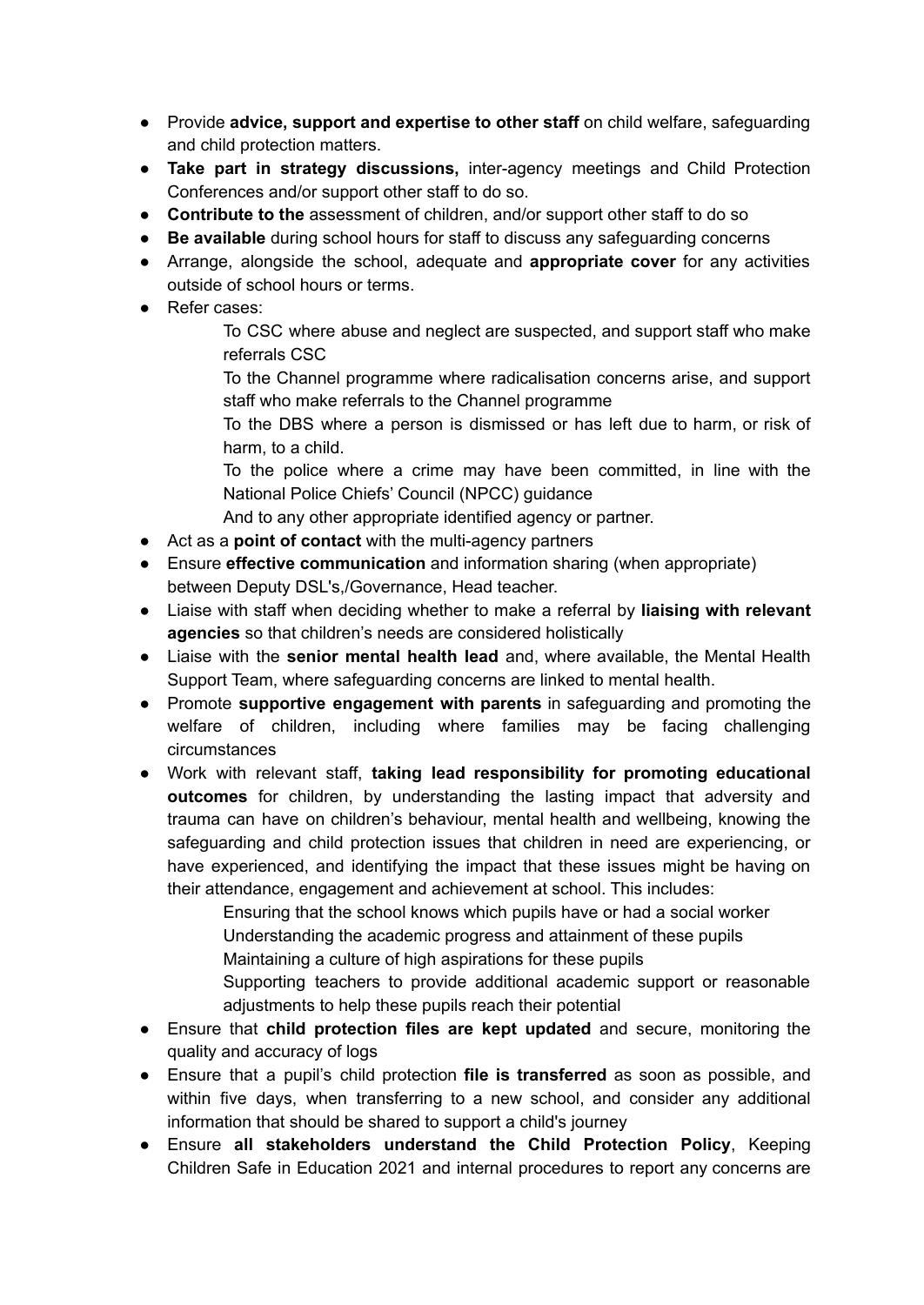transparent and understood by all. Ensure this information is given in **induction** and at regular intervals/ training

- Work with the governing board to ensure the school's Child Protection and **Safeguarding Policy is reviewed annually**, and the procedures are updated and reviewed regularly
- Ensure the school's **Child Protection and Safeguarding Policy is available publicly**, ensure that parents are aware of schools' responsibilities regarding safeguarding and child protection
- Undergo **DSL training**, and update this training at least every two years to remain compliant
- Ensure opportunities for **further training** and opportunities for upskilling are taken
- Encourage a culture of listening to children promoting **the voice of the child**
- **Recognise the importance of information sharing**, including within school, with other schools and with the safeguarding partners and other agencies by understanding relevant data protection legislation and regulations, especially the Data Protection Act 2018 and the UK GDPR
- Undertake **Prevent** awareness training
- Be provided with appropriate support and **supervision** in order to carry out the role safely and effectively
- Liaise with the Local Authority Personal Advisors for any Care Leavers.

Tatham Fells CE (VC) Primary recognises that Deputy DSL's must be trained to same standard as the DSL.

**The designated teacher** has a responsibility for promoting the educational achievement of CLA and previously CLA (PLAC), and for children who have left care through adoption, special guardianship or child arrangement orders or who were adopted from state care outside England and Wales. In our setting, this is Fiona Ip

## **6. Training and Induction**

Tatham Fells CE (VC) Primary recognise the importance of ongoing staff training and development to keep staff aware of emerging issues and keeping the ethos of safeguarding high. Everybody has a role to play in safeguarding our children and we strive to ensure all staff are well informed and know what to do if they have any concerns. Staff members will undergo safeguarding and child protection training at induction, which will be updated on a regular basis and/or whenever there is a change in legislation.

The induction training will cover:

- The Child Protection and Safeguarding Policy
- The Peer-on-Peer Abuse and procedures.
- The Staff Code of Conduct
- Part one of 'Keeping children safe in education' (KCSIE) (or Annex A, if appropriate).
- The Behaviour Policy.
- The Children Missing Education Policy and / or The Attendance Policy, including the safeguarding response to children who go missing from education.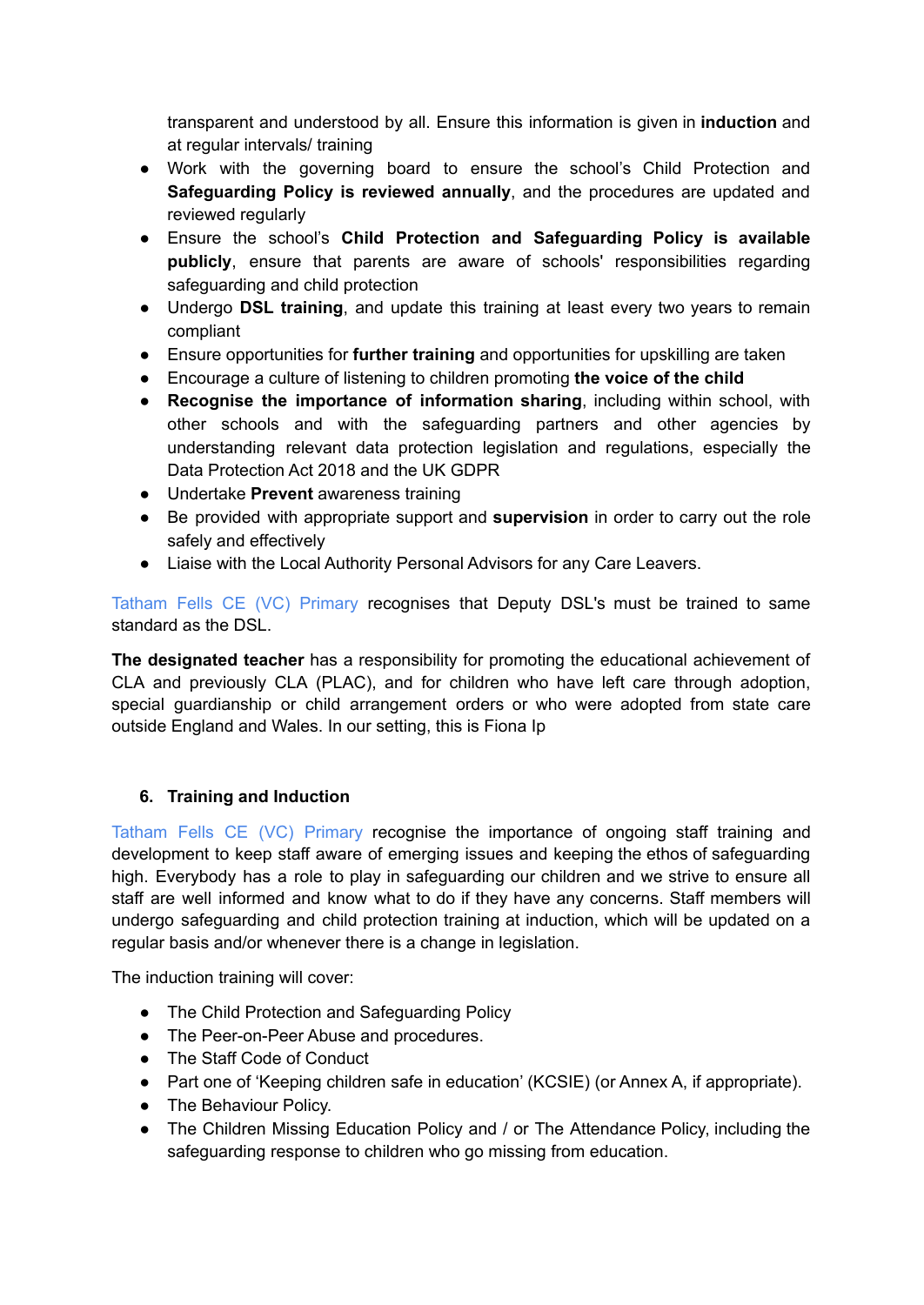- Appropriate child protection and safeguarding training, including online safety training.
- Information about the role and identity of the DSL and deputy DSL(s)
- How to record concerns in your setting.
	- *▪ Ensure records are kept of all inductions*

Following induction, Tatham Fells CE (VC) Primary recognises the need to ensure continual, effective training to staff and other stakeholders. We will ensure that:-

- ALL staff and volunteers will receive Safeguarding Training (at least) annually
- The DSL/s will provide ALL staff, volunteers and governors with regular safeguarding updates
- ALL staff, volunteers and governors will read and show an understanding of any updates that are provided
- DSLs will attend DSL training every 2 years and update their knowledge, skills and understanding of relevant safeguarding issues on a regular basis
- The DSL will undertake Prevent awareness training
- At least one member of staff and one governor will attend Safer Recruitment Training. This will be renewed at least every 5 years
- ALL staff, volunteers and governors will undertake any additional specialised training on matters such as Child Sexual Exploitation, Prevent, Peer on Peer abuse, Online Safety, FGM etc as is deemed necessary by the /DSL and that is particularly relevant to the context and needs of the setting
- any staff member will discuss any specific training requirements or gaps in knowledge or understanding with the DSL/s
- Staff will receive opportunities to contribute towards and inform the safeguarding arrangements in the school
- Detailed records will be held of staff safeguarding training and ensure that no training becomes out of date.

## **7. Multi-Agency Working**

The school contributes to multi-agency working as part of its statutory duty. The school is aware of and will follow the local safeguarding arrangements. Further details on [www.lancashiresafeguarding.org.uk](http://www.lancashiresafeguarding.org.uk)

The school will be fully engaged, involved, and share information with local safeguarding arrangements. Once the school is named as a relevant agency by local safeguarding partners, it will follow its statutory duty to cooperate with the published arrangements in the same way as other relevant agencies.

The school will work with Children & Family Well – Being Team, CSC, the Police, Health services and other relevant partners and agencies for the benefit of families and children ensuring contribution to multi-agency plans to provide additional support.

Where a need for early help is identified, the school will allow access for CSC from the host LA and, where appropriate, a placing LA, for that LA to conduct (or consider whether to conduct) a section 17 or 47 assessment.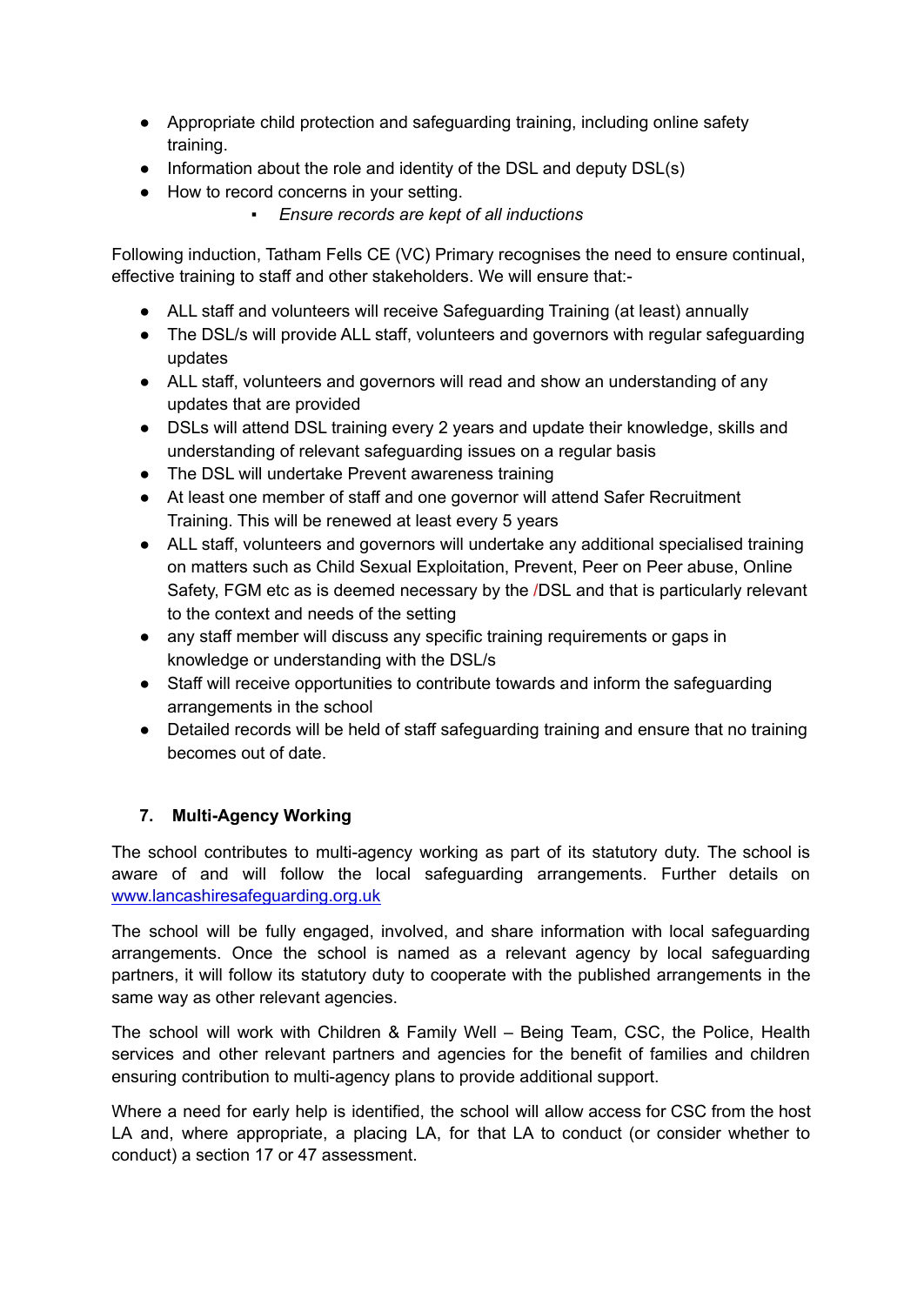Tatham Fells CE (VC) Primary also recognises the particular importance of inter-agency working in identifying and preventing CSE( child sexual abuse) and CCE (child criminal explotation)

#### **Information sharing**

The school recognises the importance of proactive information sharing between professionals and local agencies in order to effectively meet pupils' needs and identify any need for early help.

Considering the above, staff will be aware that whilst the UK GDPR and the Data Protection Act 2018 place a duty on schools to process personal information fairly and lawfully, they also allow for information to be stored and shared for safeguarding purposes – data protection regulations do not act as a barrier to sharing information where failure to do so would result in the pupil being placed at risk of harm.

**Staff members will ensure that fear of sharing information does not stand in the way of their responsibility to promote the welfare and safety of pupils.** If staff members are in doubt about sharing information, they will speak to the DSL or deputy DSL(s).

#### **8. Early help**

Early help means providing support as soon as the need emerges, at any point in a child's life. Staff at Tatham Fells CE (VC) Primary recognise that any professional can provide early help. Any pupil or family may benefit from early help, but staff will be alert to the potential need specifically for early help for pupils who:

- Are disabled, have certain health conditions, or have specific additional needs
- Have SEND, regardless of whether they have a statutory EHC plan
- Have mental health needs
- Are young carers.
- Show signs of being drawn into anti-social or criminal behaviour, including gang involvement and association with organised crime groups or county lines
- Are frequently missing or going missing from care or from home
- Are at risk of modern slavery, trafficking, or sexual or criminal exploitation
- Are at risk of being radicalised
- Is misusing drugs or alcohol
- Have family members in prison, or are affected by parental offending
- Are in a family circumstance presenting challenges for them, such as drug and alcohol misuse, adult mental health problems, or domestic abuse
- Misuse drugs or alcohol.
- Have returned home to their family from care
- Are at risk of HBA, such as FGM or forced marriage.
- Are privately fostered.
- Are persistently absent from education, including persistent absences for part of the school day
- Show any other early signs of abuse, neglect any other identified reason not listed above that requires extra support or intervention to improve outcomes for families and children.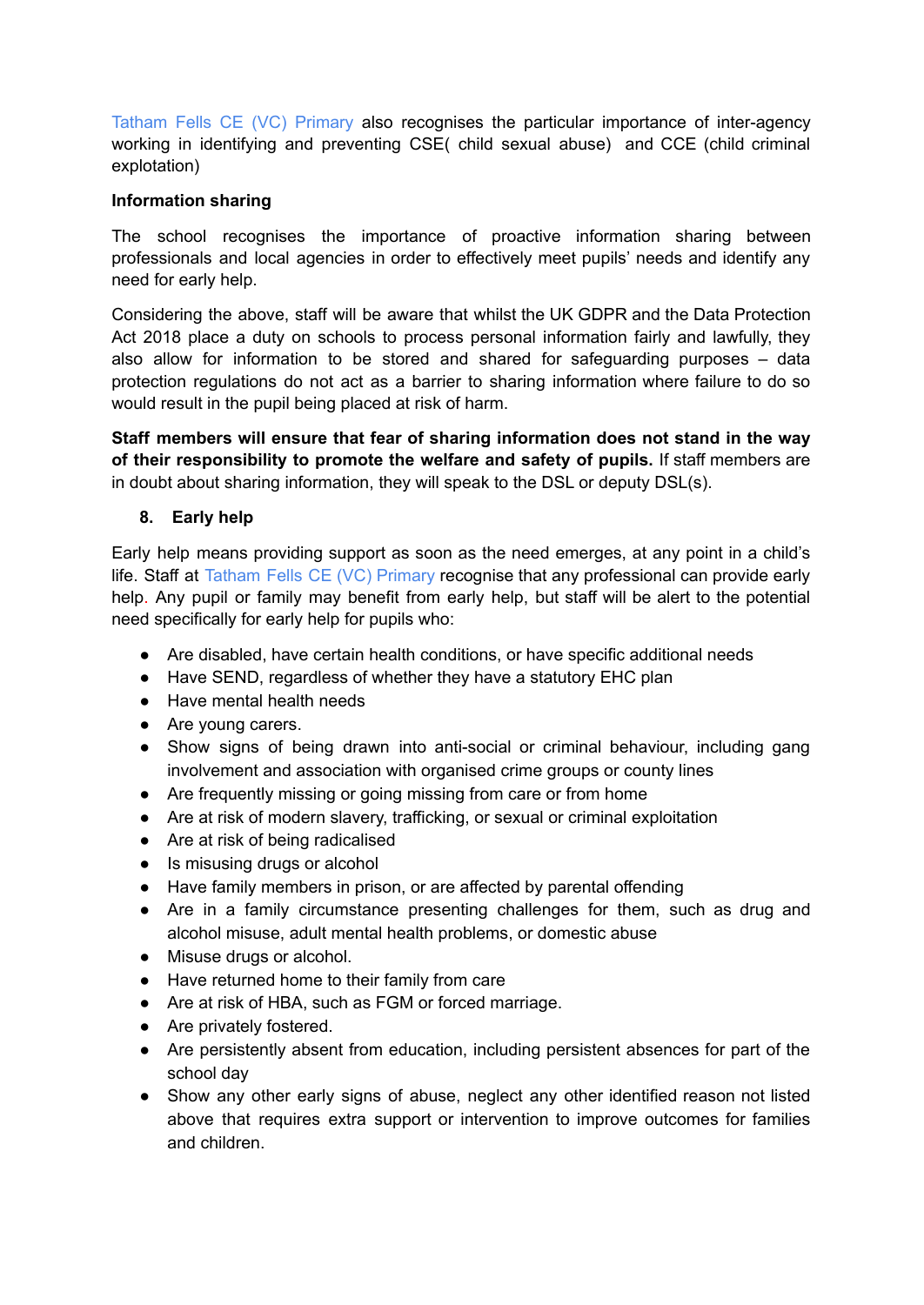The DSL will take the lead where early help is appropriate and consent has been gained. This includes liaising with other agencies and setting up an inter-agency assessment as appropriate. The local early help process will be followed as required to help provide the right, effective support at the right time.

Staff may be required to support other agencies and professionals in an early help assessment, in some cases acting as the lead practitioner. Any such cases will be kept under constant review assessing the impact of the support.

#### **We therefore ensure that:**

- **●** All staff and volunteers can identify the risk factors that indicate a family or pupil may benefit from Early Help and can follow school procedures to share this with the DSL
- **●** DSLs will undertake a Family Early Help Assessment, when appropriate, to identify what Early Help is required
- DSLs will signpost and refer to appropriate support agencies
- DSLs will lead on TAF meetings where is it appropriate for them to do so
- DSLs will follow the local safeguarding processes and refer to Children's Social Care where Early Help has not been successful in reducing risk and meeting unmet needs using **Lancashire Continuum of Need and [Thresholds](http://www.lancashiresafeguarding.org.uk/resources/assessment-and-referral.aspx) Guidance**

#### **9. Abuse and neglect**

**Abuse** is defined as a form of maltreatment of a child which involves inflicting harm or failing to act to prevent harm. Children may be abused in a family, institutional or community setting by those known to them or by others, e.g. via the internet. Abuse can take place wholly online, or technology may be used to facilitate offline abuse. Children may be abused by one or multiple adults or other children.

**Physical abuse** is defined as a form of abuse which may involve actions such as hitting, shaking, throwing, poisoning, burning or scalding, drowning, suffocating, or otherwise causing physical harm to a child. Physical abuse can also be caused when a parent fabricates the symptoms of, or deliberately induces, illness in a child. Staff are aware of Female Genital Mutilation, a form of Physical abuse.

**Emotional abuse** is defined as the persistent emotional maltreatment of a child such as to cause severe and adverse effects on the child's emotional development. This may involve conveying to a child that they are worthless, unloved, inadequate, or valued only insofar as they meet the needs of another person. It may include not giving the child the opportunities to express their views, deliberately silencing them, 'making fun' of what they say or how they communicate. It may feature age or developmentally inappropriate expectations being imposed on children, such as interactions that are beyond their developmental capability, overprotection and limitation of exploration and learning, or preventing the child from participating in normal social interaction. **It may involve seeing or hearing the ill-treatment of another.** It may involve serious bullying, including cyberbullying, causing the child to frequently feel frightened or in danger, or the exploitation or corruption of children.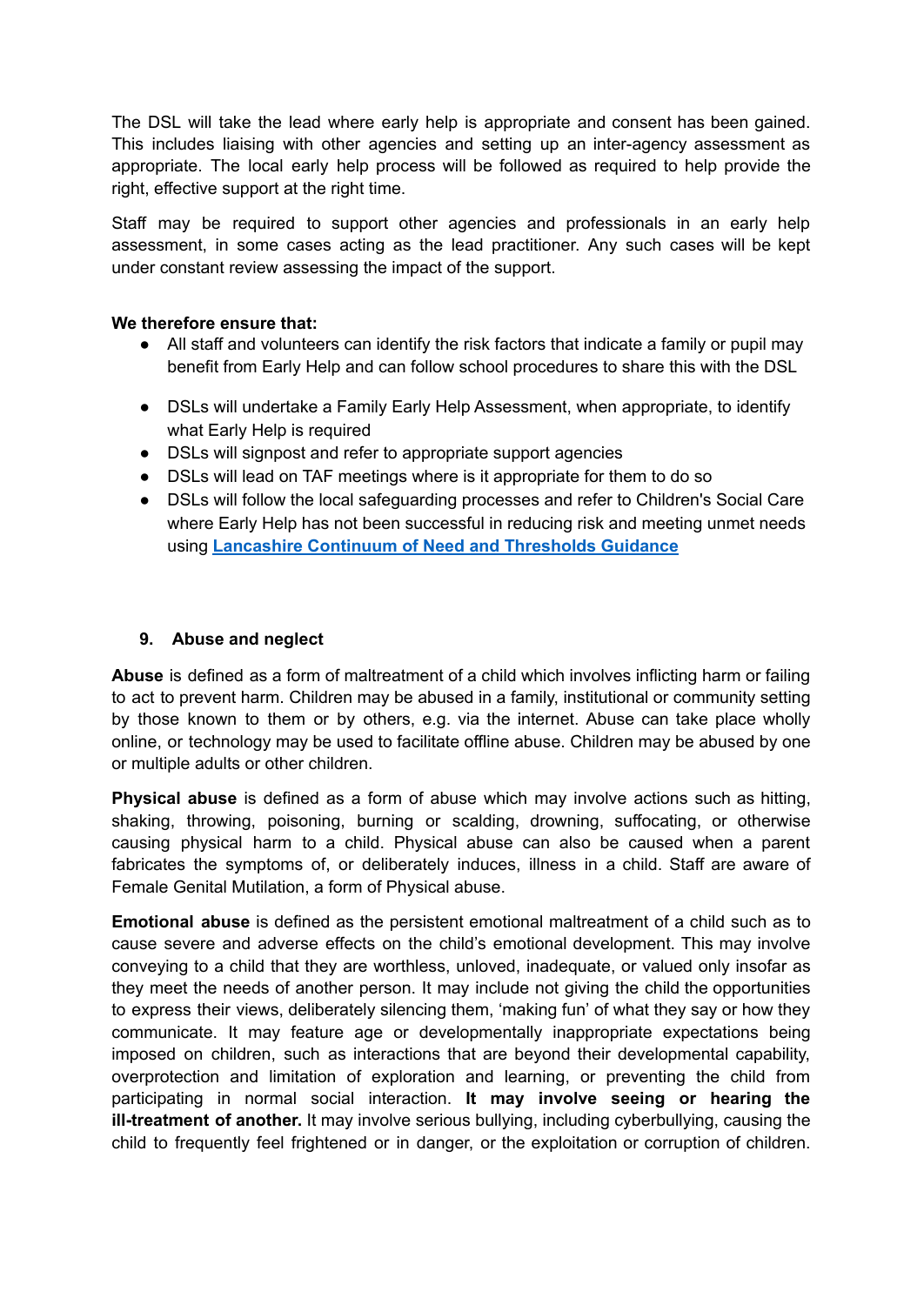Some level of emotional abuse is involved in all types of maltreatment of a child, but it may also occur alone.

**Sexual abuse** is defined as abuse that involves forcing or enticing a child to take part in sexual activities, not necessarily involving violence, and regardless of whether the child is aware of what is happening. This may involve physical contact, including assault by penetration, or non-penetrative acts, such as masturbation, kissing, rubbing, and touching outside of clothing. It may also include non-contact activities, such as involving children in looking at, or in the production of, sexual images, encouraging children to behave in sexually inappropriate ways, or grooming a child in preparation for abuse. Sexual abuse can be perpetrated by people of any gender and age.

**Neglect** is defined as the persistent failure to meet a child's basic physical and/or psychological needs, likely to result in serious impairment of a child's health or development. This may involve a parent or carer failing to provide a child with adequate food, clothing or shelter (including exclusion from home or abandonment); failing to protect a child from physical or emotional harm or danger; failing to ensure adequate supervision (including through the use of inappropriate caregivers); or failing to ensure access to appropriate medical care or treatment. It may also include neglect of, or unresponsiveness to, a child's basic emotional needs.

- All staff will be aware of the indicators of abuse and neglect and be vigilant and always raise concerns with the DSL. All staff, especially the DSL and deputy DSL(s), will be aware that safeguarding incidents and/or behaviours can be associated with contextual factors outside the school and/or can occur between children outside of these environments; this includes being aware that pupils can be at risk of abuse or exploitation in situations outside their families (extra-familial harms.)
- All staff will be aware that technology is a significant component in many safeguarding and wellbeing issues, including online abuse, cyberbullying, radicalisation and the sharing of indecent images.
- ALL staff understand that children who perpetrate abuse or display harmful behaviour should be treated as victims first and foremost and supported in the same way a victim of abuse would be supported - Risk Assessments will be undertaken where a child's behaviour poses a risk to others, themselves or the environment.
- ALL staff and volunteers understand that there are specific and emerging ways in which children can be abused and are aware of these specific issues, reporting any concerns, in the appropriate manner to the DSL.

#### **10. Domestic abuse**

In line with the Domestic Abuse Act 2021, **domestic abuse** is defined as abusive behaviour of a person towards another person where both are aged 16 or over and are personally connected. **Abusive behaviour** includes physical or sexual abuse, violent or threatening behaviour, controlling or coercive behaviour, economic abuse, psychological or emotional abuse, or another form of abuse.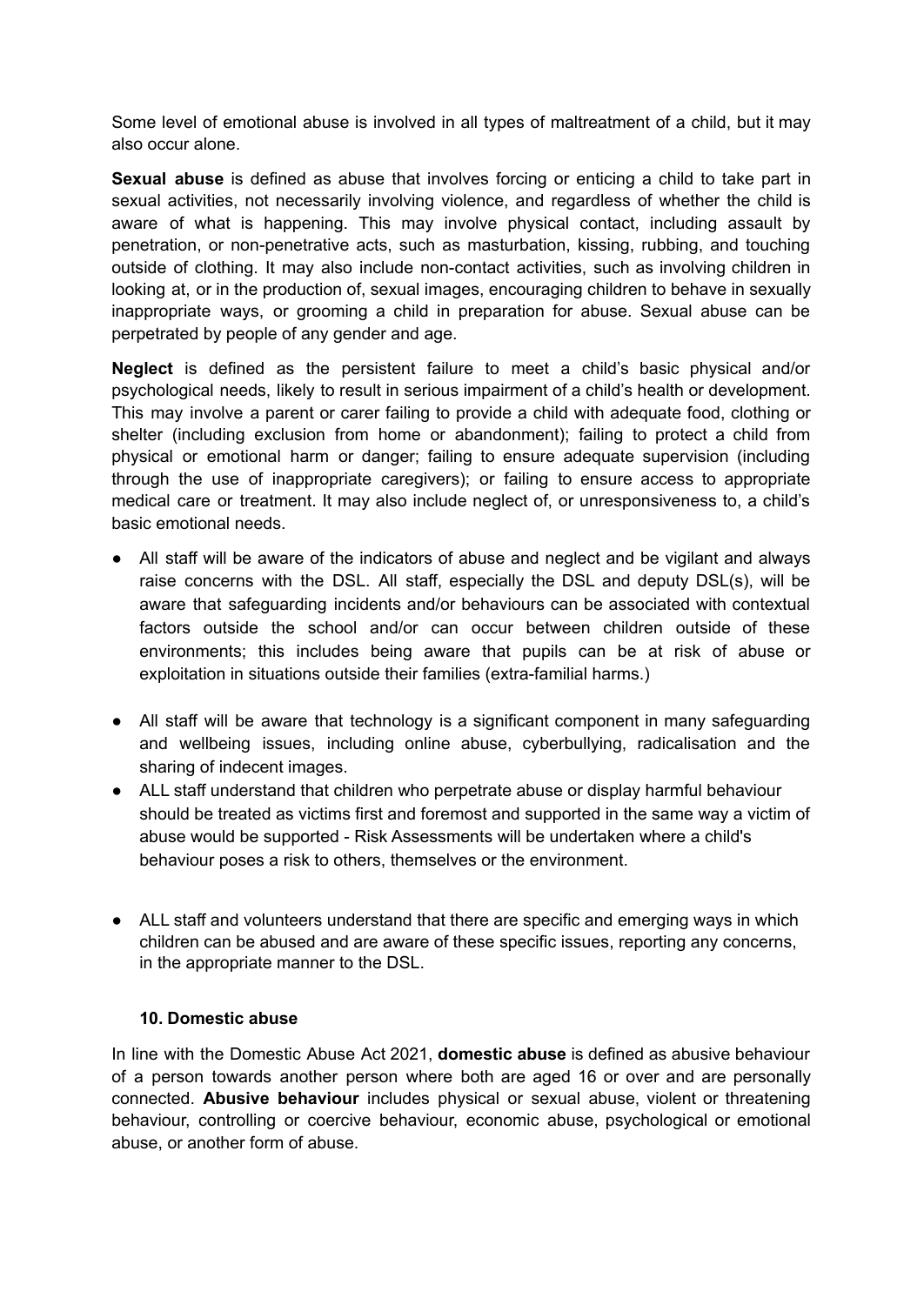The school will recognise the serious, long lasting emotional impact of domestic abuse on children, as victims in their own right, if they see, hear or experience the effects of domestic abuse. All staff will be aware of the signs of domestic abuse and follow the appropriate safeguarding procedures where concerns arise.

Tatham Fells CE (VC) Primary has commitment to Operation Encompass and informing all stakeholders of the initiative. The lead person for Operation Encompass is Fiona Ip [www.operationencompass.org](http://www.operationencompass.org)

#### **11. Homelessness**

The DSL and deputy DSL(s) are aware of the contact details and referral routes into the Local Housing Authority so that concerns and support over homelessness can be raised as early as possible. Indicators that a family may be at risk of homelessness include:

- Household debt
- Rent arrears
- Domestic abuse
- Anti-social behaviour
- Any mention of a family moving home because "they have to" or frequent moves.

Referrals to the Local Housing Authority do not replace referrals to CSC where a child is being harmed or at risk of harm. For 16- and 17-year-olds, homelessness may not be family-based and referrals to CSC will be made as necessary where concerns are raised.

## **12. Children missing from education**

Staff will be aware a child going missing from school is a potential indicator of abuse or neglect and, as such, these children are increasingly at risk of being victims of harm, sexual and criminal exploitation, forced marriage, female genital mutilation or radicalisation. Staff will monitor pupils that go missing from the school, particularly on repeat occasions, and report them to the DSL following normal safeguarding procedures, in accordance with the Attendance Policy.The school will inform the LA of any pupil who fails to attend regularly or has been absent without the school's permission for a continuous period of 10 school days or more.

Where reasonably possible schools and colleges **will hold more than one emergency contact number for their pupils and students.**

## **13. Child criminal exploitation (CCE)**

**Child criminal exploitation** is defined as a form of abuse where an individual or group takes advantage of an imbalance of power to coerce, manipulate or deceive a child into taking part in criminal activity, for any of the following reasons:

- In exchange for something the victim needs or wants
- For the financial advantage or other advantage of the perpetrator or facilitator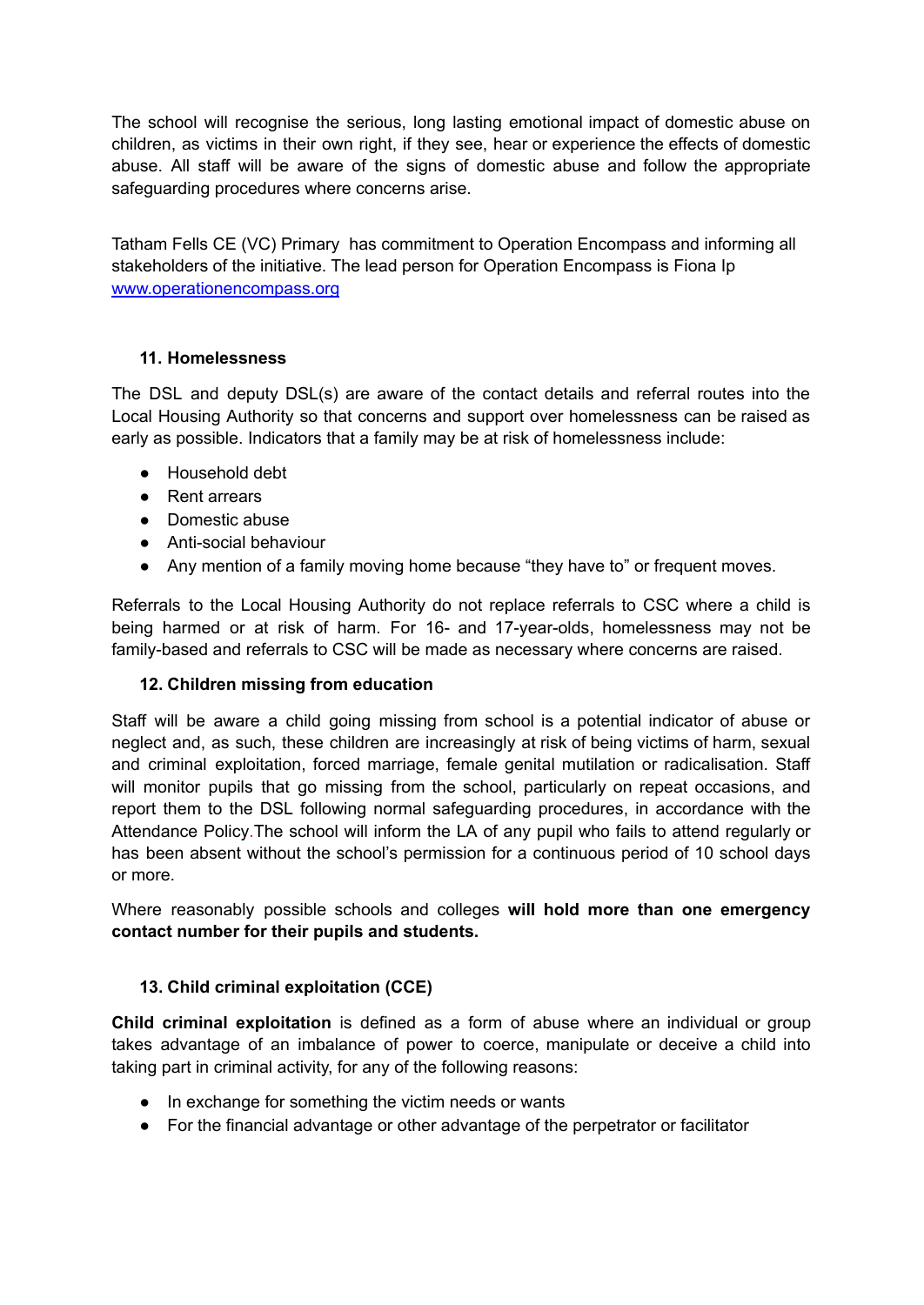● Through violence or the threat of violence (this could be online or through technology)

Specific forms of CCE can include:

- Being forced or manipulated into transporting drugs or money through county lines.
- Working in cannabis factories.
- Shoplifting or pickpocketing.
- Committing vehicle crime.
- Committing, or threatening to commit, serious violence to others.

The school will recognise that pupils involved in CCE are victims themselves, regardless of whether they have committed crimes, and even if the criminal activity appears consensual. The school will also recognise that pupils of **any gender** are at risk of CCE.

School staff will be aware of the indicators that a pupil is the victim of CCE, including:

- Associating with other children involved in exploitation
- Suffering from changes in emotional wellbeing
- Misusing drugs or alcohol
- Going missing for periods of time or regularly coming home late
- Regularly missing school or education
- Appearing with unexplained gifts, money or new possessions.

Criminal exploitation of children can include **County Lines**. This is a geographically widespread form of harm that is a typical feature of county lines criminal activity: drug networks or criminal networks / gangs groom and exploit children and young people to carry drugs and money into one or more areas. Key to identifying potential involvement in county lines are missing episodes, when the victim may have been trafficked or the purpose of transporting drugs and a referral to the National Referral [Mechanism](https://www.gov.uk/government/publications/human-trafficking-victims-referral-and-assessment-forms/guidance-on-the-national-referral-mechanism-for-potential-adult-victims-of-modern-slavery-england-and-wales#what-the-national-referral-mechanism-is) should be considered in addition to normal safeguarding procedures.

As well as the general indicators for CCE, school staff will be aware of the specific indicators that a pupil may be involved in county lines, including:

- Going missing and subsequently being found in areas away from their home.
- Having been the victim or perpetrator of serious violence, e.g. knife crime.
- Receiving requests for drugs via a phone line, moving drugs, collecting money
- Being found in accommodation they have no connection
- Owing a 'debt bond' to their exploiters
- Having their bank account used to facilitate drug dealing.

#### **14. Child sexual exploitation (CSE)**

**Child sexual exploitation** is defined as a form of sexual abuse where an individual or group takes advantage of an imbalance of power to coerce, manipulate or deceive a child into sexual activity, for any of the following reasons:

● In exchange for something the victim needs or wants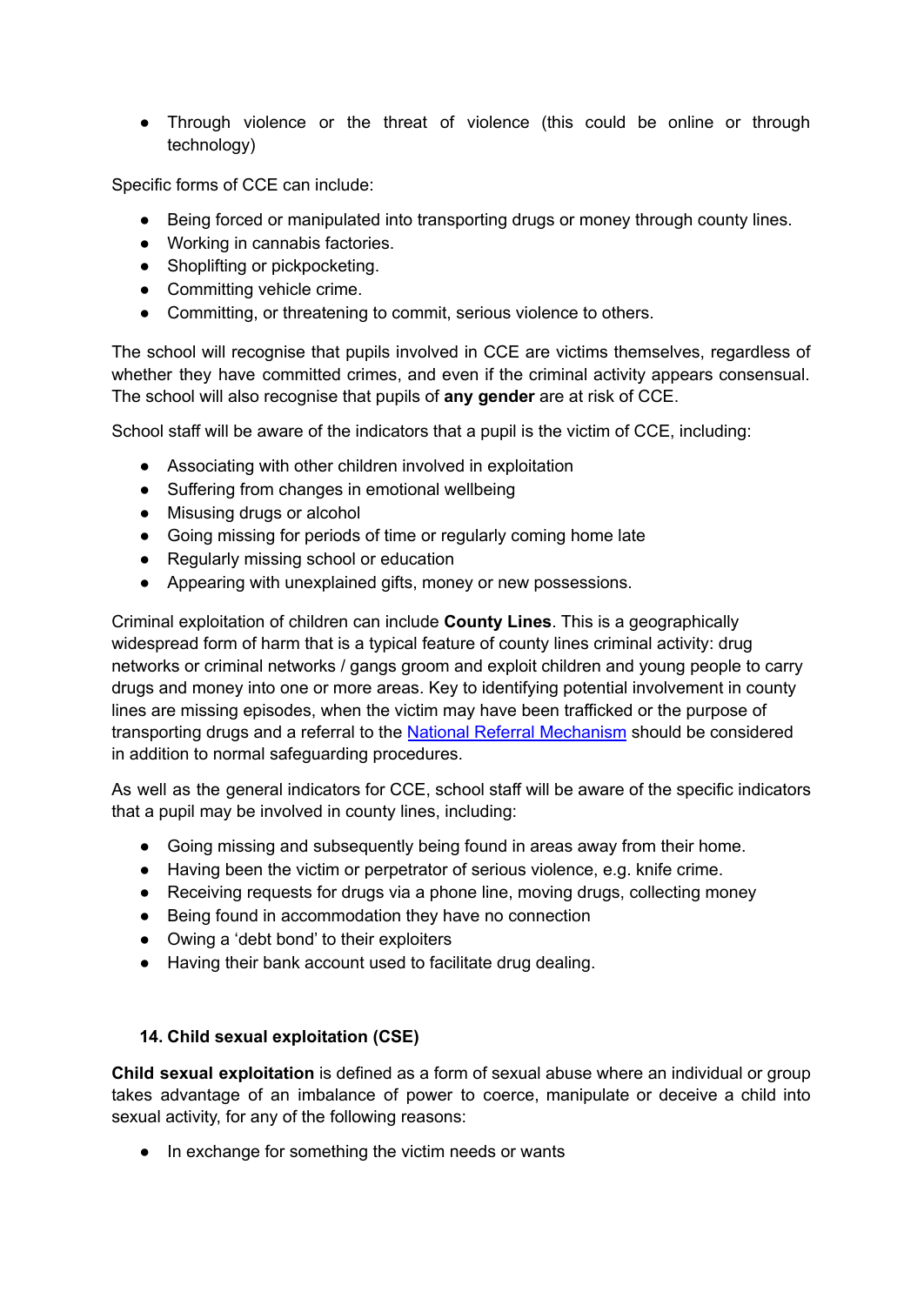- For the financial advantage, increased status or other advantage of the perpetrator or facilitator
- Through violence or the threat of violence, this could be online or through technology.

The school will recognise that CSE can occur over time or be a one-off occurrence, and may happen without the pupil's immediate knowledge, e.g. through others sharing videos or images of them on social media. The school will recognise that CSE can affect any pupil who has been coerced into engaging in sexual activities, even if the activity appears consensual; this includes pupils aged 16 and above who can legally consent to sexual activity. The school will also recognise that pupils may not realise they are being exploited and they believe they are in a genuine romantic relationship.

School staff will be aware of the key indicators that a pupil is the victim of CSE, including:

- Appearing with unexplained gifts, money or new possessions.
- Associating with other children involved in exploitation.
- Suffering from changes in emotional wellbeing.
- Misusing drugs or alcohol.
- Going missing for periods of time or regularly coming home late.
- Regularly missing school or education or not taking part.
- Having older boyfriends or girlfriends.
- Suffering from sexually transmitted infections.
- Displaying sexual behaviours beyond expected sexual development.
- Becoming pregnant.

Where CSE, or the risk of it, is suspected, staff will discuss the case with the DSL. If after discussion a concern remains, local safeguarding procedures will be triggered.

#### **15. Modern slavery**

**Modern slavery** encompasses human trafficking and slavery, servitude, and forced or compulsory labour. This can include CCE, CSE, and other forms of exploitation.

All staff will be aware of and alert to the signs that a pupil may be the victim of modern slavery. Staff will also be aware of the support available to victims of modern slavery and how to refer them to the National Referral Mechanism. (From The Modern Slavery Act 2015, Section 52) The public authority (including schools) bears this obligation where it has 'reasonable grounds to believe that a person may be a victim of slavery or human trafficking':

#### **16. FGM**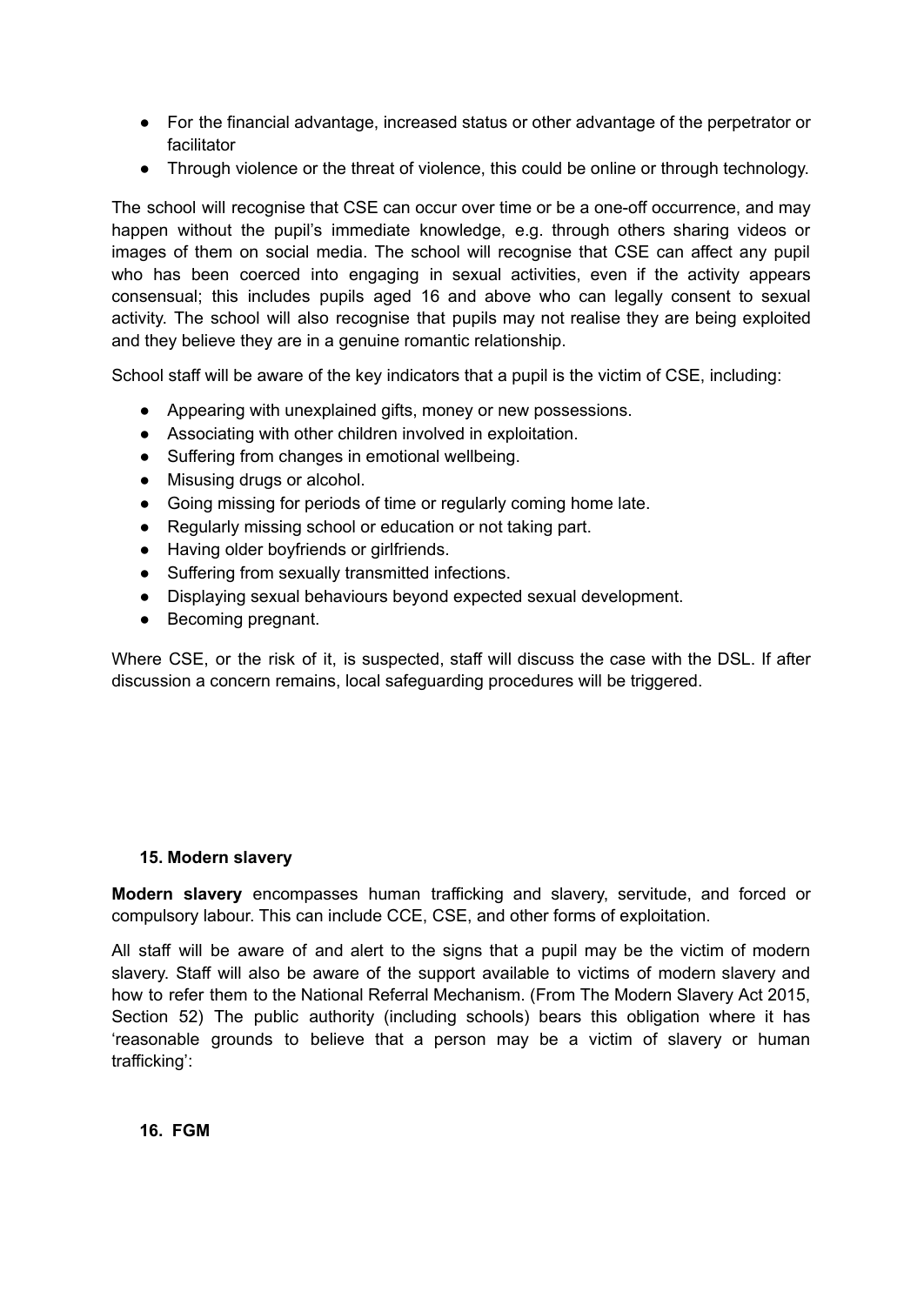**FGM** is defined as all procedures involving the partial or total removal of the external female genitalia or other injury to the female genital organs. FGM is illegal in the UK and a form of child abuse with long-lasting harmful consequences.

All staff will be alert to the possibility of a pupil being at risk of FGM, or already having suffered FGM. If staff are worried about someone who is at risk of FGM or who has been a victim of FGM, they are required to share this information with CSC and/or the police. The school's procedures relating to managing cases of FGM and protecting pupils will reflect multi-agency working arrangements.

As outlined in Section 5B of the Female Genital Mutilation Act 2003 (as inserted by section 74 of the Serious Crime Act 2015), teachers are **legally required** to report to the police any discovery, whether through disclosure by the victim or visual evidence, of FGM on a pupil under the age of 18. Teachers failing to report such cases may face disciplinary action. Teachers will not examine pupils, and so it is rare that they will see any visual evidence, but they must personally report to the police where an act of FGM appears to have been carried out. Unless the teacher has a good reason not to, they should also consider and discuss any such case with the DSL and involve CSC as appropriate. **NB:** This does not apply to any suspected or at-risk cases, nor if the individual is over the age of 18. In such cases, local safeguarding procedures will be followed.

All staff will be aware of the indicators that pupils may be at risk of FGM. While some individual indicators they may not indicate risk, the presence of two or more indicators could signal a risk to the pupil. It is important to note that the pupil may not yet be aware of the practice or that it may be conducted on them, so staff will be sensitive when broaching the subject.

Indicators that a pupil may be at heightened risk of undergoing FGM include:

- The socio-economic position of the family and their level of integration into UK society
- The pupil coming from a community known to adopt FGM
- Any girl with a mother or sister who has been subjected to FGM
- Any girl withdrawn from PSHE
- Travel abroad or a long holiday with relatives to a country known to practise FSM.

FGM is included in the definition of **honour-based' abuse (HBA)** which involves crimes that have been committed to defend the honour of the family and/or community. All forms of HBA are forms of abuse and will be treated and escalated as such. Staff will be alert to the signs of HBA, including concerns that a child is at risk of HBA, or has already suffered from HBA, and will consult with the DSL who will activate local safeguarding procedures if concerns arise.

## **17. Forced marriage**

**Forced marriage** is defined as a marriage that is entered into without the full and free consent of one or both parties, and where violence, threats or any other form of coercion is used to cause a person to enter into the marriage. Threats can be physical, emotional, or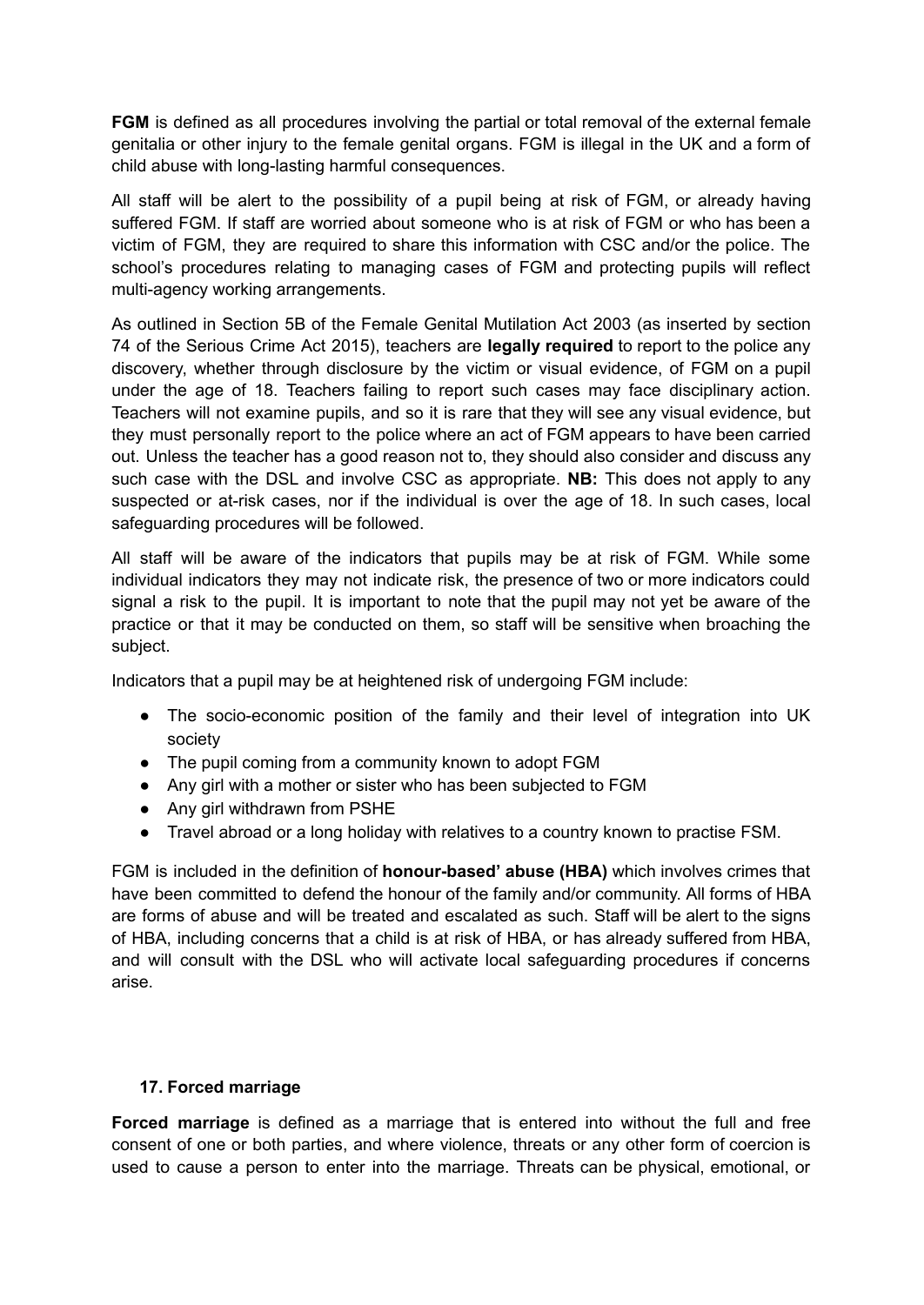psychological. A lack of full and free consent can be where a person does not consent or where they cannot consent, e.g. due to some forms of SEND. Forced marriage is a crime in the UK and a form of HBA

Staff who have any concerns regarding a pupil who may have undergone, is currently undergoing, or is at risk of forced marriage will speak to the DSL and local safeguarding procedures will be followed – this could include referral to CSC, the police or the Forced Marriage Unit

#### **18. Extremism & Radicalisation**

**Extremism** refers to the vocal or active opposition to fundamental British values, including democracy, the rule of law, individual liberty, and the mutual respect and tolerance of different faiths and beliefs. Extremism also includes calling for the death of members of the armed forces. **Radicalisation** refers to the process by which a person comes to support terrorism and extremist ideologies associated with terrorist groups.

**Terrorism** refers to an action that endangers or causes serious violence to a person or people, serious damage to property, or seriously interferes with or disrupts an electronic system. The use or threat of these actions must be designed to influence the government or intimidate the public, and be made for the purpose of advancing a political, religious or ideological cause.

Protecting pupils from the risk of radicalisation is part of the school's wider safeguarding duties. The school will actively assess the risk of pupils being radicalised and drawn into extremism and/or terrorism. Staff will be alert to changes in pupils' behaviour which could indicate that they may need help or protection. Staff will use their professional judgement to identify pupils who may be at risk of radicalisation and act appropriately, which may include contacting the DSL or making a Prevent referral. The school will work with local safeguarding arrangements as appropriate.

The school will ensure that they engage with parents and families, as they are in a key position to spot signs of radicalisation. In doing so, the school will assist and advise family members who raise concerns and provide information for support mechanisms. Any concerns over radicalisation will be discussed with the pupil's parents, unless the school has reason to believe that the child would be placed at risk as a result.

The DSL will undertake Prevent awareness training to be able to provide advice and support to other staff on how to protect pupils against the risk of radicalisation. The DSL will hold formal training sessions with all members of staff to ensure they are aware of the risk indicators and their duties regarding preventing radicalisation.

- The Online Safety Policy will ensure the safety of children by ensuring they cannot access terrorist and extremist material when using the internet and that suitable filtering software is in place
- DSLs understand when it is appropriate to make a referral to the Channel Panel and are aware of how to do s.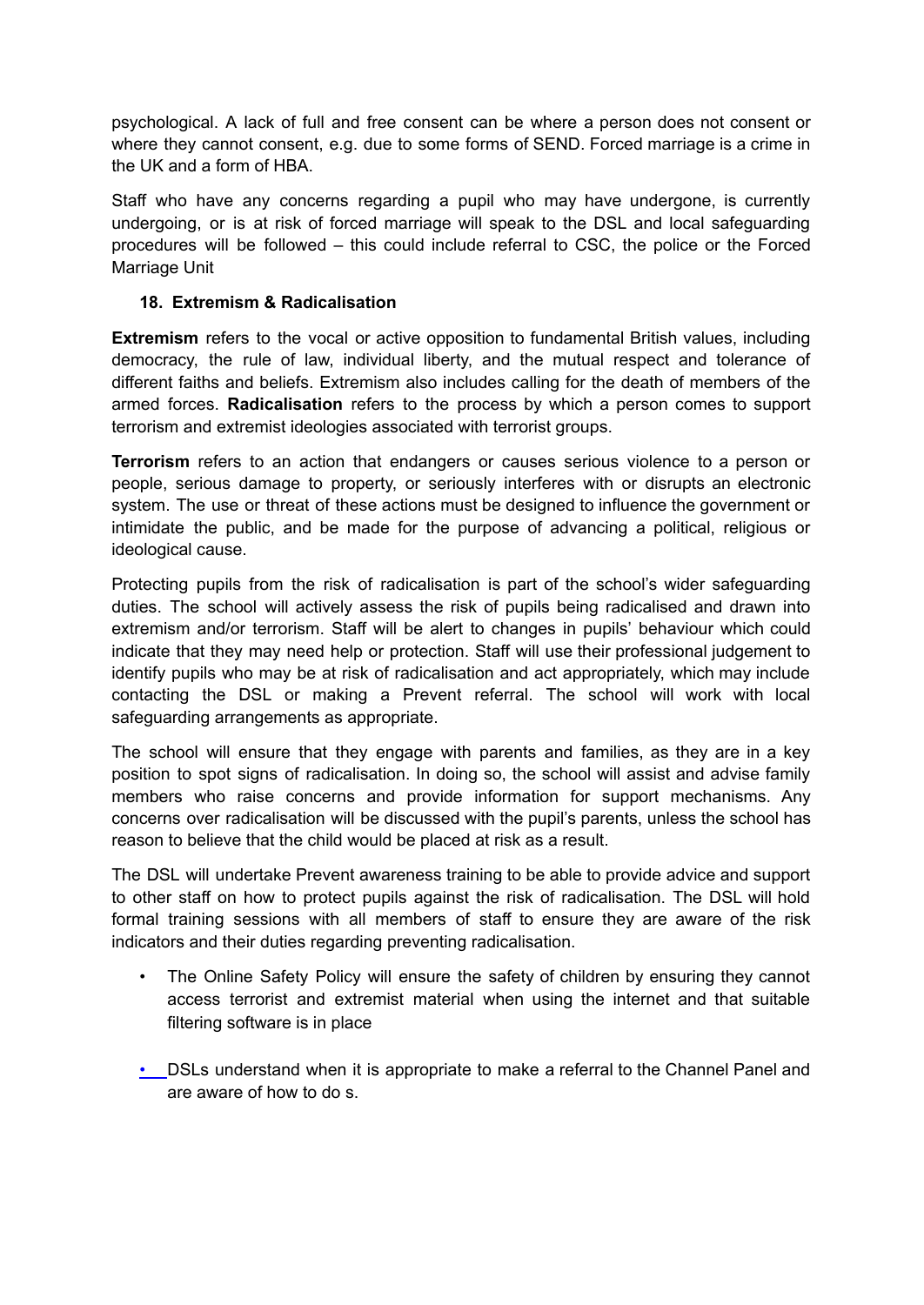

#### **The Prevent duty**

Under section 26 of the Counter-Terrorism and Security Act 2015, all schools are subject to a duty to have "due regard to the need to prevent people from being drawn into terrorism", known as **the Prevent duty,** forming part of the school's wider safeguarding obligations.

The school's procedures for carrying out the Prevent duty, including how it will engage and implement the Channel programme, are outlined in the Prevent Duty Policy.

Tatham Fells CE (VC) Primary will ensure that ALL Staff, Governors and volunteers are informed and have 'due regard to the need to prevent people from being drawn into terrorism', known as the 'Prevent Duty.'

| <b>Prevent Lead</b>            | Fiona Ip        |
|--------------------------------|-----------------|
| <b>Prevent Governor Lead</b>   | Helen Wilkinson |
| <b>Prevent Curriculum Lead</b> | Lisa l'Anson    |

#### **19. Private fostering**

Where a period of UK homestay lasts 28 days or more for a child aged under 16, or under 18 for a child with SEND, this may amount to private fostering under the Children Act 1989. Where the school becomes aware of a pupil being privately fostered, they will notify the LA as soon as possible to allow the LA to conduct any necessary checks.

#### **20. Pupils with family members in prison**

Pupils with a family member in prison will be offered pastoral support as necessary. They will receive a copy of 'Are you a young person with a family [member](https://www.nicco.org.uk/directory-of-resources) in prison?' from Action for Prisoners' Families where appropriate and allowed the opportunity to discuss questions and concerns.

#### **21. Peer-on-peer abuse including sexualised abuse**

**Peer-on-peer abuse** is defined as abuse between children.

**Tatham Fells CE (VC) Primary** has a **zero-tolerance approach to abuse**, including peer-on-peer abuse.

Tatham Fells CE (VC) Primary will refer to specific guidance in Keeping Children Safe in Education Part five: Child on Child Sexual Violence and Sexual Harassment and Lancashire Procedures. 5.31 Peer Abuse [\(proceduresonline.com\)](https://panlancashirescb.proceduresonline.com/chapters/p_peer_abuse.html)

All staff will be aware that peer-on-peer abuse can occur between pupils of any age and gender, both inside and outside of school, as well as online. All staff will be aware of the indicators of peer-on-peer abuse, how to identify it, and how to respond to reports. All staff will also recognise that even if no cases have been reported, this is not an indicator that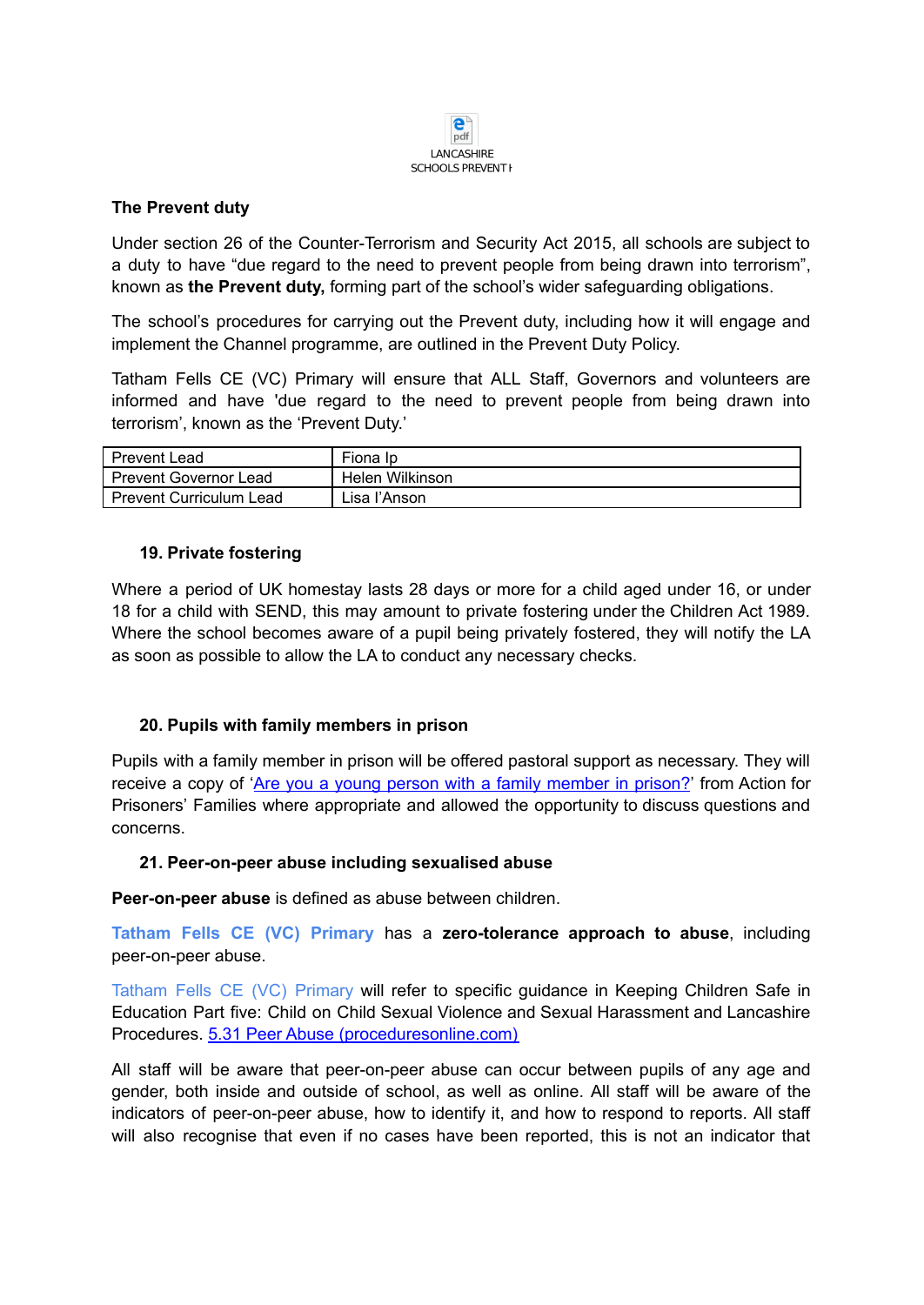peer-on-peer abuse is not occurring. All staff will speak to the DSL if they have any concerns about peer-on-peer abuse.

All staff will understand the importance of challenge inappropriate behaviour between peers, and will not tolerate abuse as "banter" or "part of growing up".

Peer-on-peer abuse can be manifested in many different ways, including:

- Bullying, including cyberbullying and prejudice-based or discriminatory bullying.
- Abuse in intimate personal relationships between peers.
- Physical abuse this may include an online element which facilitates, threatens and/or encourages physical abuse.
- Sexual violence this may include an online element which facilitates, threatens and/or encourages sexual violence.
- Sexual harassment, including online sexual harassment, which may be standalone or part of a broader pattern of abuse.
- Causing someone to engage in sexual activity without consent.
- The consensual and non-consensual sharing of nude and semi-nude images and/or videos.
- Upskirting.
- Initiation- and hazing-type violence and rituals, which can include activities involving harassment, abuse or humiliation used as a way of initiating a person into a group, and may also include an online element.

All staff will be clear as to the school's policy and procedures regarding peer-on-peer abuse and the role they have to play in preventing it and responding where they believe a child may be at risk from it.

All staff will be made aware of the heightened vulnerability of pupils with SEND, who evidence suggests are more likely to be abused than their peers. Staff will not assume that possible indicators of abuse relate to the pupil's SEND and will always explore indicators further.

All staff will be made aware of the heightened vulnerability of LGBTQ+ pupils, who evidence suggests are also more likely to be targeted by their peers. In some cases, pupils who are perceived to be LGBTQ+, regardless of whether they are LGBTQ+, can be just as vulnerable to abuse as LGBTQ+ pupils. The school's response to sexual violence and sexual harassment between pupils of the same sex will be equally as robust as it is for incidents between children of the opposite sex.

Pupils will be made aware of how to raise concerns or make a report and how any reports will be handled. This includes the process for reporting concerns about friends or peers. Pupils will also be reassured that they will be taken seriously, be supported, and kept safe.

The school's procedures for managing allegations of peer-on-peer abuse are outlined in the School Behaviour Policy. Staff will follow these procedures, as well as the procedures outlined in the school's Anti-Bullying Policy where relevant.

Tatham Fells CE (VC) Primary and Fiona Ip will consider:

- the wishes of the victim in terms of how they want to proceed
- the nature of the alleged incident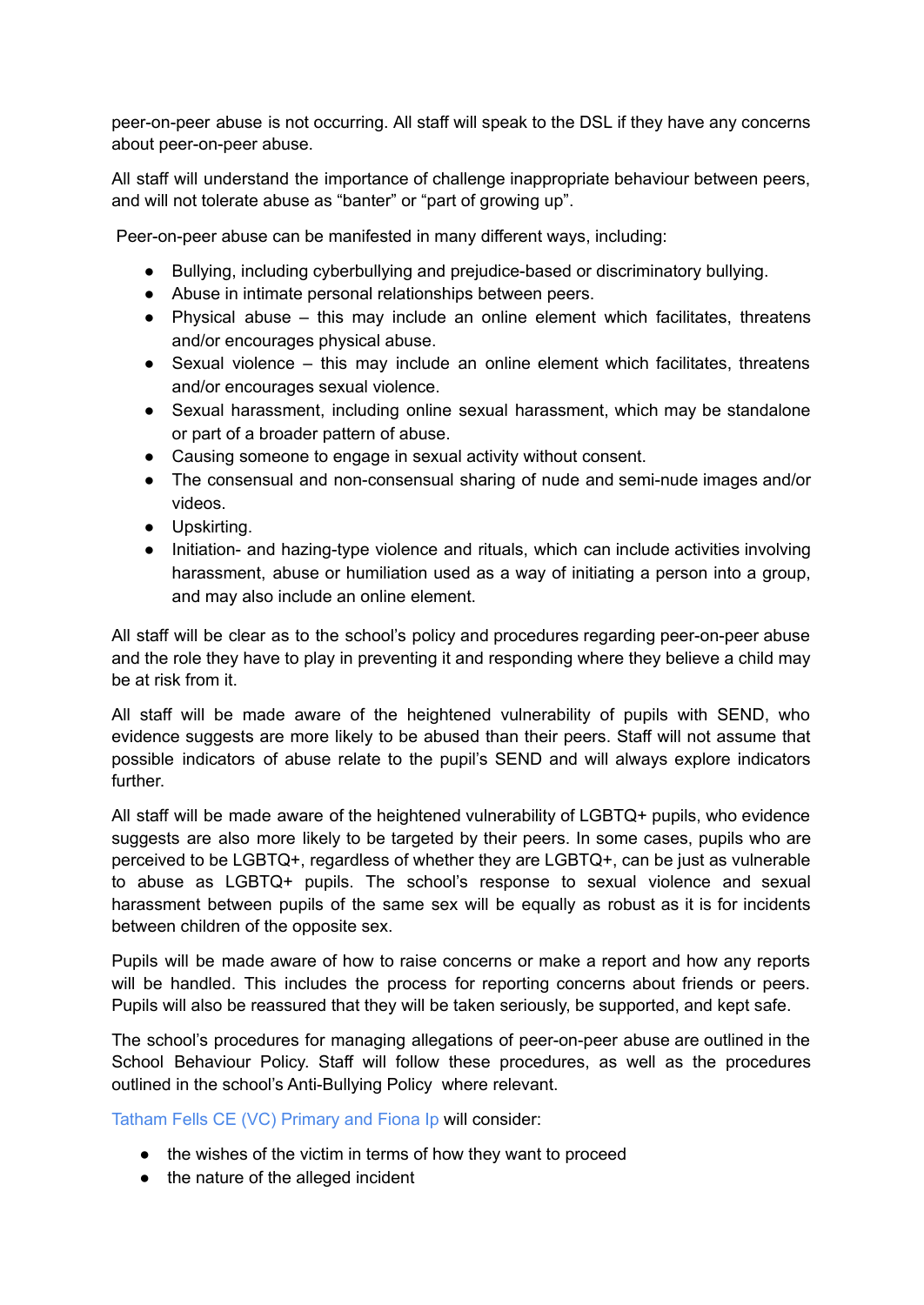- the ages of the children involved
- the development stages of the children involved
- any power imbalance between the children
- is the incident a one-off or a sustained pattern of abuse
- are there ongoing risks to the victim, other children, school or college staff
- contextual safequarding issues.
- **Following a report of sexual violence, the designated safeguarding lead (or deputy) will make an immediate risk and needs assessment, considering**:
- the victim
- the alleged perpetrator
- all other children (and if appropriate adult students and staff).

W

● Risk assessments will be recorded and kept under review as a minimum termly.

#### Examples of risk Assessments and Guidance below:

Lancashire Education Lancashire Risk Risk Management Pla Management Plans

#### **22. Serious violence**

Through training, all staff will be made aware of the indicators which may signal a pupil is at risk from, or is involved with, serious violent crime. These indicators include, but are not limited to:

- Increased absence from school.
- A change in friendships.
- Relationships with older individuals or groups.
- A significant decline in academic performance.
- Signs of self-harm.
- A significant change in wellbeing.
- Signs of assault.
- Unexplained injuries.
- Unexplained gifts or new possessions.

Staff will be made aware of some of the most significant risk factors that could increase a pupil's vulnerability to becoming involved in serious violence. These risk factors include, but are not limited to:

- Being male.
- Having been frequently absent from school.
- Having been permanently excluded from school.
- Having experienced child maltreatment or trauma.
- Having been involved in offending, such as theft or robbery.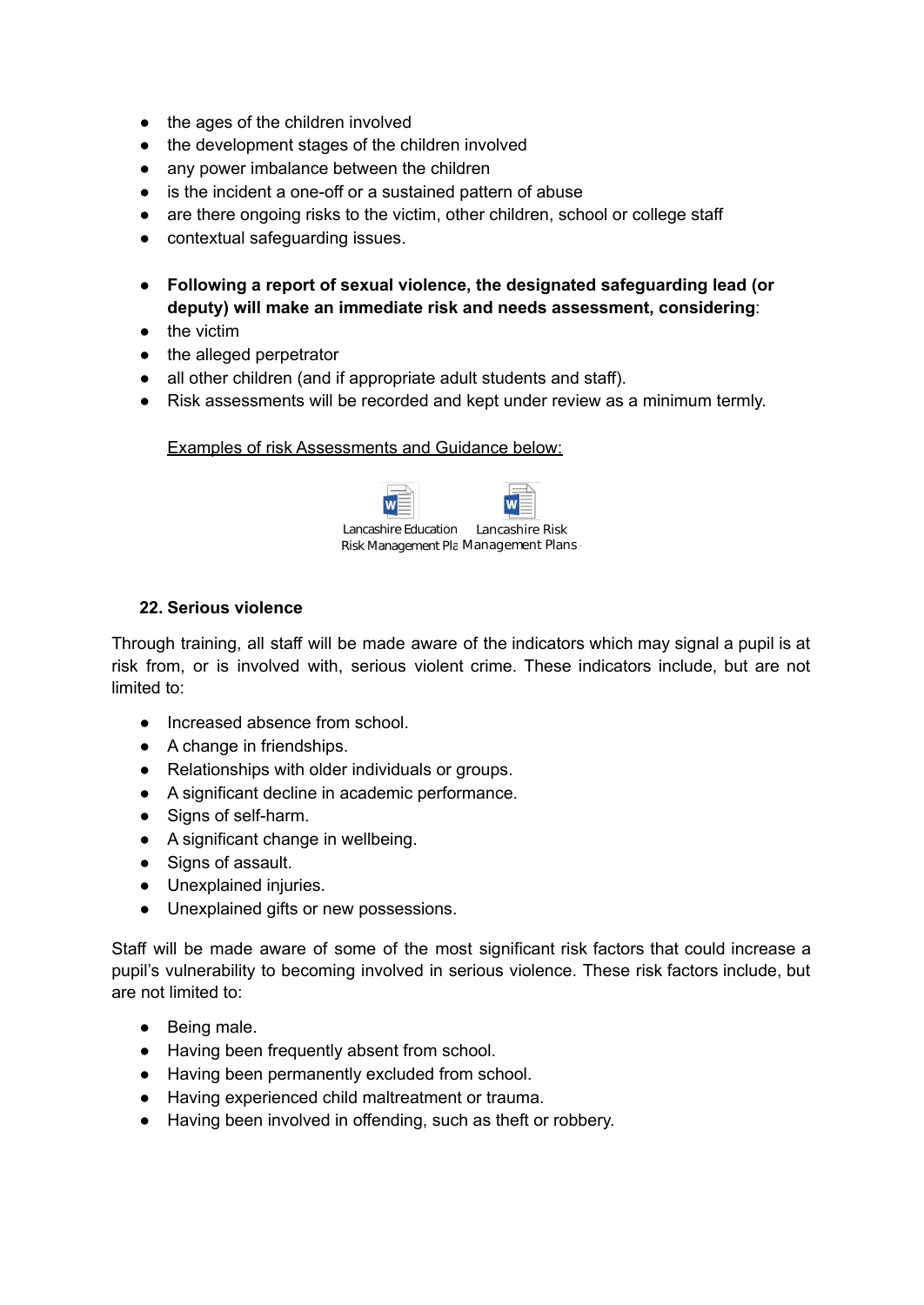Staff members who suspect a pupil may be vulnerable to, or involved in, serious violent crime will immediately report their concerns to the DSL.

#### **23. Online safety and personal electronic devices**

Tatham Fells CE (VC) Primary will adhere to the Online Safety Policy at all times and is committed to keeping children safe online.

As part of a broad and balanced curriculum, all pupils will be made aware of online risks and taught how to stay safe online.

The school will ensure that suitable filtering systems are in place on ICT equipment to prevent children accessing inappropriate material. This system will be monitored and reviewed with any inappropriate behaviours or searches being followed up appropriately.

Further information regarding the school's approach to online safety can be found in the Online Safety Policy.

When school become aware of an online safety issue that has occurred outside of school, it is managed in accordance with the school Online Safety Policy

#### **Personal electronic devices**

The use of personal electronic devices, including mobile phones and cameras, by staff and pupils is closely monitored by the school, in accordance with the Staff Code of Conduct and Behaviour Policy

Where photographs and videos will involve pupils who are CLA, adopted pupils, or pupils for whom there are security concerns, the headteacher will liaise with the DSL to determine the steps involved. The DSL will, in known cases of pupils who are CLA or who have been adopted, liaise with the pupils' social workers, carers or adoptive parents to assess the needs and risks associated with the pupils.

Staff will report any concerns about pupils' or other staff members' use of personal electronic devices to the DSL, following the appropriate procedures. insert Tatham Fells CE (VC) Primary] is committed to keeping pupils safe by ensuring that electronic devices such as cameras, phones and tablets are used in an appropriate manner.

School will therefore ensure that:

• parental consent is obtained to take and use photographs and/or videos of children, for use in school, to market the school or to share on social media / internet

• staff, visitors, volunteers and students do not use their own mobile phones or devices to take or record any images of children.

#### **Upskirting**

Under the Voyeurism (Offences) Act 2019, it is an offence to operate equipment for the purpose of upskirting. **"Operating equipment"** includes enabling, or securing, activation by another person without that person's knowledge, e.g. a motion-activated camera.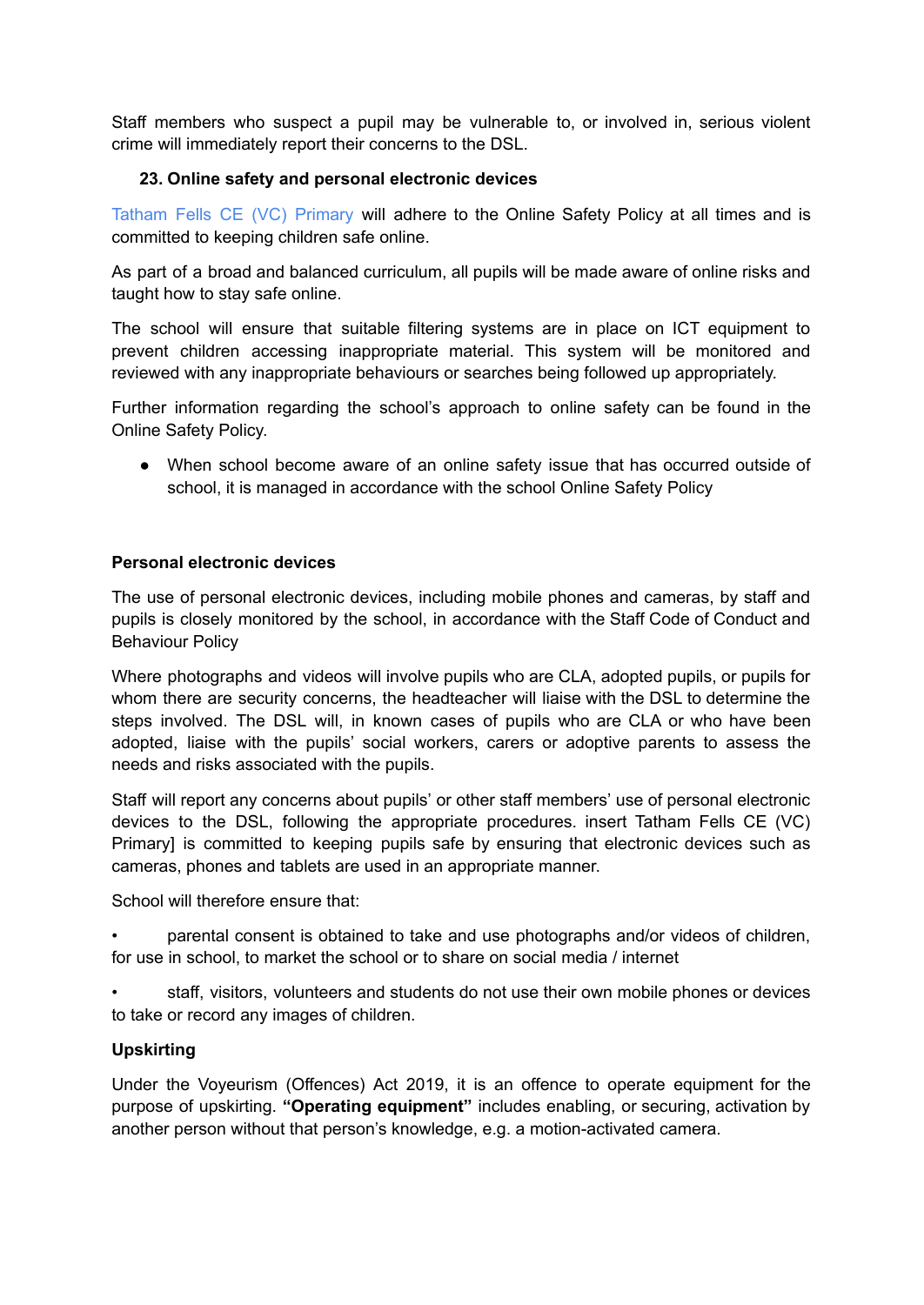Upskirting will not be tolerated by the school. Any incidents of upskirting will be reported to the DSL, who will then decide on the next steps to take, which may include police involvement.

# **24. Sexting and the sharing of indecent images**

Sexting is defined as the production and/or sharing of sexual photos and videos of and by young people who are under the age of 18. (UKCCIS, 2016), It includes nude or nearly nude images and/or sexual acts. It is also referred to as 'youth produced sexual imagery'. 'Sexting' does not include the sharing of sexual photos and videos of under-18 year olds with or by adults. This is a form of child sexual abuse and must be referred to the police.

The school will ensure that staff are aware to treat the sharing of indecent images, including through sexting, as a safeguarding concern.

Staff will receive appropriate training regarding child sexual development and will understand the difference between sexual behaviour that is considered normal and expected for the age of the pupil, and sexual behaviour that is inappropriate and harmful. Staff will receive appropriate training around how to deal with instances of sexting in the school community, including understanding motivations, assessing risks posed to pupils depicted in the images, and how and when to report instances of sexting.

Staff will be aware that creating, possessing, and distributing indecent imagery of children is a criminal offence, regardless of whether the imagery is created, possessed, and distributed by the individual depicted; however, staff will ensure that pupils are not unnecessarily criminalised.

Where a member of staff becomes aware of an incidence of sexting that involves indecent images of a pupil, they will refer this to the DSL as soon as possible. Where a pupil confides in a staff member about the circulation of indecent imagery, depicting them or someone else, the staff member will:

- Refrain from viewing, copy, printing, sharing, storing or saving the imagery.
- Tell the DSL immediately if they accidentally view an indecent image and seek support.
- Explain to the pupil that the incident will need to be reported.
- Respond positively to the pupil without blaming or shaming anyone involved, and reassuring them that they can receive support from the DSL.
- Report the incident to the DSL.

The DSL will attempt to understand what the image contains **without viewing it** and the context surrounding its creation and distribution – they will categorise the incident into one of two categories:

- **Aggravated:** incidents which involve additional or abusive elements beyond the creation and distribution of indecent images of pupils, including where there is an adult involved, where there is an intent to harm the pupil depicted, or where the images are used recklessly.
- **Experimental:** incidents involving the creation and distribution of indecent images of pupils where there is no adult involvement or apparent intent to cause harm or embarrassment to the pupil.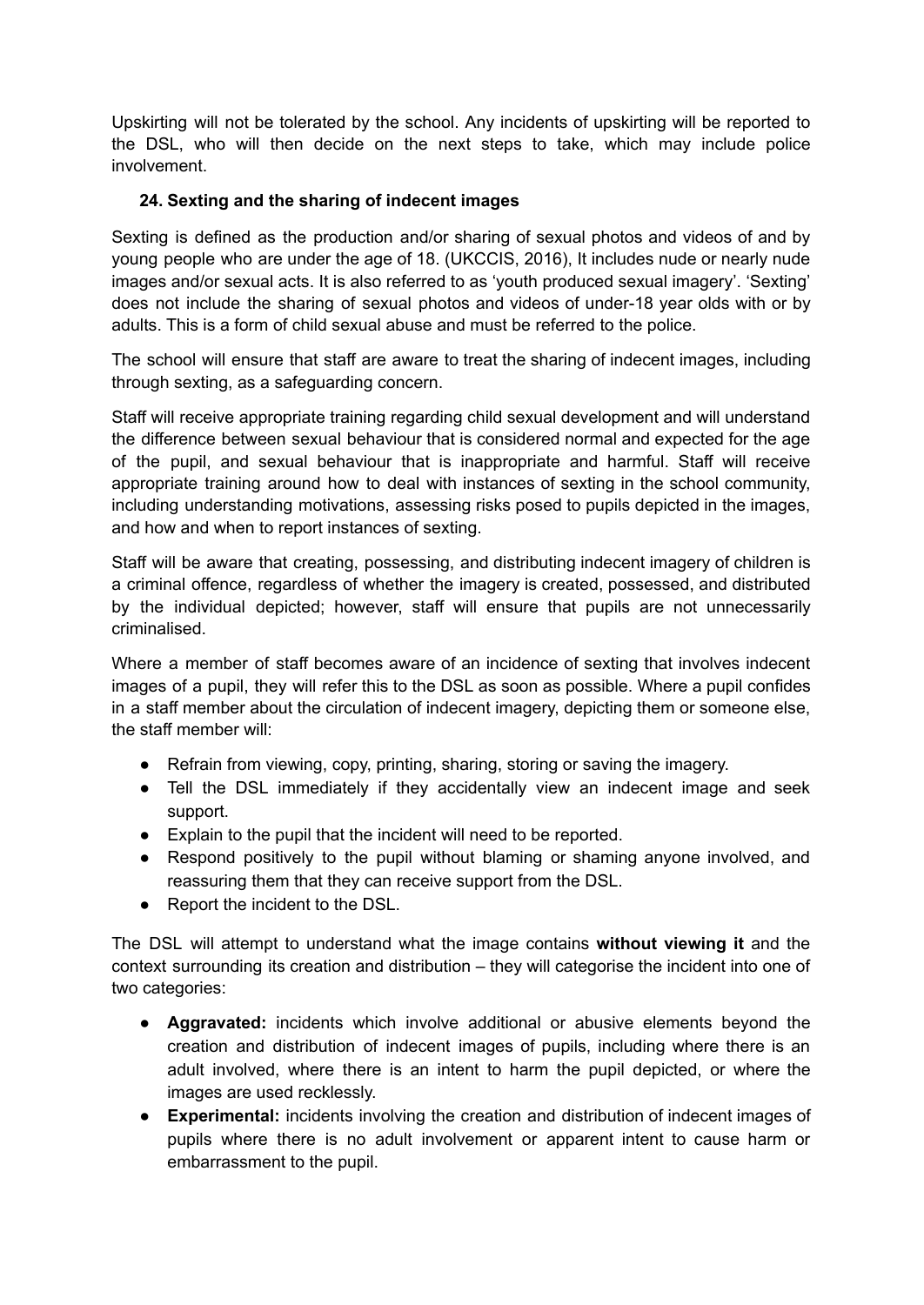Where it is necessary to view the imagery, e.g. if this is the only way to make a decision about whether to inform other agencies, the DSL should:

- Discuss this decision with the headteacher or member of the SLT.
- Ensure the image is, where possible, viewed by someone of the same sex as the individual depicted.
- Ensure viewing takes place on school premises and with another member of staff present in the room – this staff member does not need to view the imagery.
- Record how and why the decision was made to view the imagery in accordance with the Records Management Policy.

Where the incident is categorised as 'aggravated', the situation will be managed in line with the school's Peer-on-Peer Abuse Policy. Where the incident is categorised as 'experimental', the pupils involved are supported to understand the implications of sharing indecent imagery and to move forward from the incident. Where there is reason to believe that indecent imagery being circulated will cause harm to a pupil, the DSL escalates the incident to CSC. Where indecent imagery of a pupil has been shared publicly, the DSL will work with the pupil to report imagery to sites on which it has been shared and will reassure them of the support available.

## **25. Context of safeguarding incidents**

Safeguarding incidents can occur outside of school and can be associated with outside factors. All staff, particularly the DSL and deputy DSL(s), will always consider the context of safeguarding incidents. Assessment of pupils' behaviour will consider whether there are wider environmental factors that are a threat to their safety and/or welfare. The school will provide as much contextual information as possible when making referrals to CSC or external agencies.

## **Pupils with SEND**

When managing safeguarding in relation to pupils with SEND, staff will be aware of the following:

- Pupils with SEND or disabilities are nearly 4 times more likely to be a victim of abuse
- Certain indicators of abuse, such as behaviour, mood and injury, may relate to the pupil's disability without further exploration; however, it should never be assumed that a pupil's indicators relate only to their disability
- Pupils with SEND can be disproportionally impacted by issues such as bullying, without outwardly showing any signs
- Communication barriers may exist, as well as difficulties in overcoming these barriers

When reporting concerns or making referrals for pupils with SEND, the above factors will always be taken into consideration. When managing a safeguarding issue relating to a pupil with SEND, the DSL will liaise with the school's SENCO, as well as the pupil's parents where appropriate, to ensure that the pupil's needs are met effectively.

## **26. Extracurricular activities and clubs**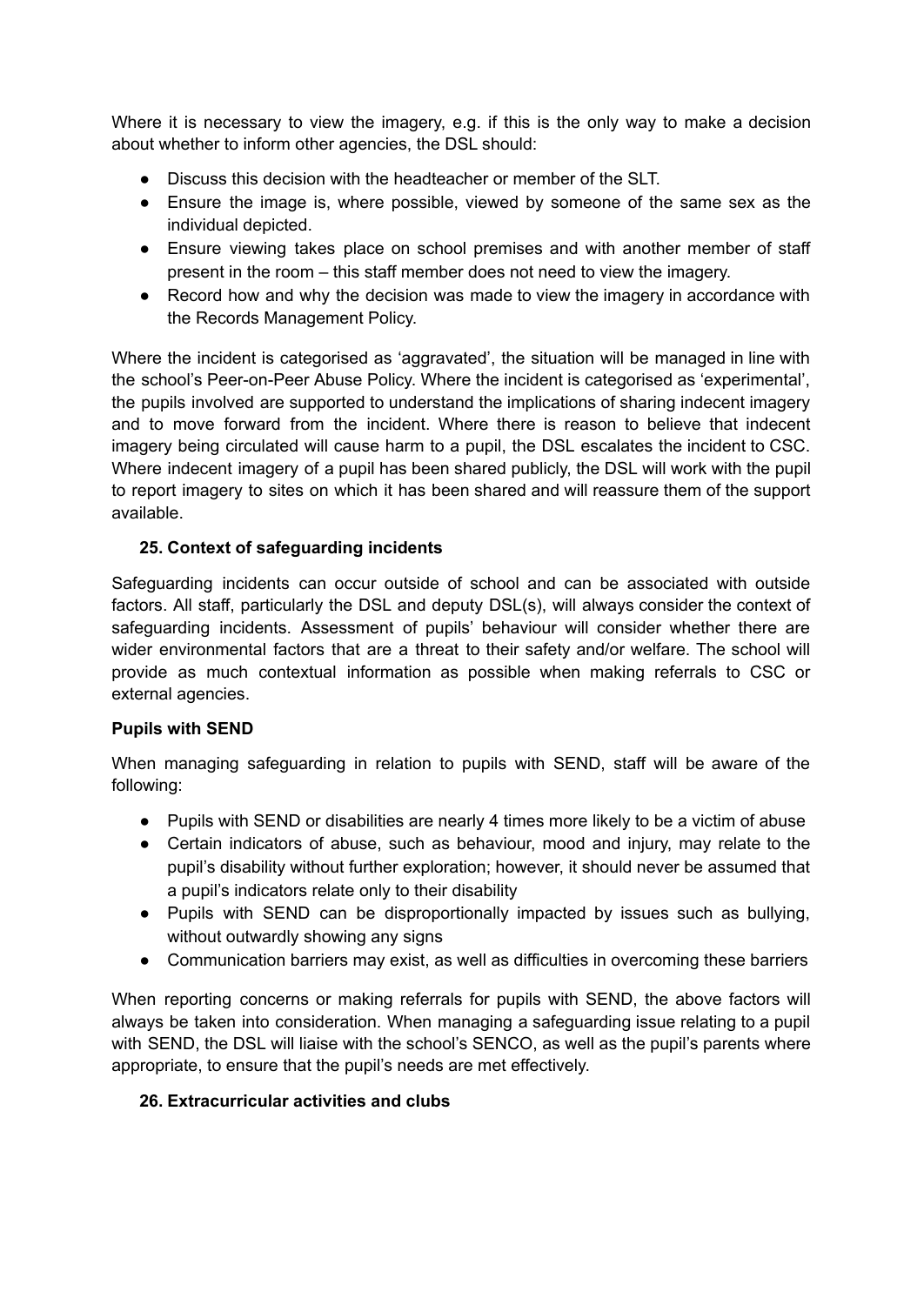Extra-curricular activities and clubs hosted by external bodies, e.g. charities or companies, will work in collaboration with the school to effectively safeguard pupils and adhere to local safeguarding arrangements.

Staff and volunteers running extracurricular activities and clubs are aware of their safeguarding responsibilities and promote the welfare of pupils. Paid and volunteer staff understand how they should respond to child protection concerns and how to make a referral to CSC or the police, if necessary.

All national governing bodies of sport that receive funding from either Sport England or UK Sport must aim to meet the Standards for Safeguarding and Protecting Children in Sport.

#### **27. Alternative provision**

The school will remain responsible for a pupil's welfare during their time at an alternative provider. When placing a pupil with an alternative provider, the school will obtain written confirmation that the provider has conducted all relevant safeguarding checks on staff.

#### **28. Work experience**

When a pupil is sent on work experience, the school will ensure that the provider has appropriate safeguarding policies and procedures in place. Where the school has pupils conduct work experience at the school, an enhanced DBS check will be obtained if the pupil is over the age of 16.

#### **29. Managing referrals**

The reporting and referral process outlined in Appendix B will be followed accordingly.

All staff members, in particular the DSL, will be aware of the LA's arrangements in place for managing referrals. The DSL will provide staff members with clarity and support where needed. When making a referral to CSC or other external agencies, information will be shared in line with confidentiality requirements and will only be shared where necessary to do so.

The DSL will work alongside external agencies, maintaining continuous liaison, including multi-agency liaison where appropriate, in order to ensure the wellbeing of the pupils involved. The DSL will work closely with the police to ensure the school does not jeopardise any criminal proceedings, and to obtain help and support as necessary.

Where a pupil has been harmed or is in immediate danger or at risk of harm, the referrer will be notified of the action that will be taken within one working day of a referral being made. Where this information is not forthcoming, the referrer will contact the assigned social worker for more information.

The school will not wait for the start or outcome of an investigation before protecting the victim and other pupils: this applies to criminal investigations as well as those made by CSC. Where CSC decide that a statutory investigation is not appropriate, the school will consider referring the incident again if it is believed that the pupil is at risk of harm. Where CSC decide that a statutory investigation is not appropriate and the school agrees with this decision, the school will consider the use of other support mechanisms, such as early help and pastoral support.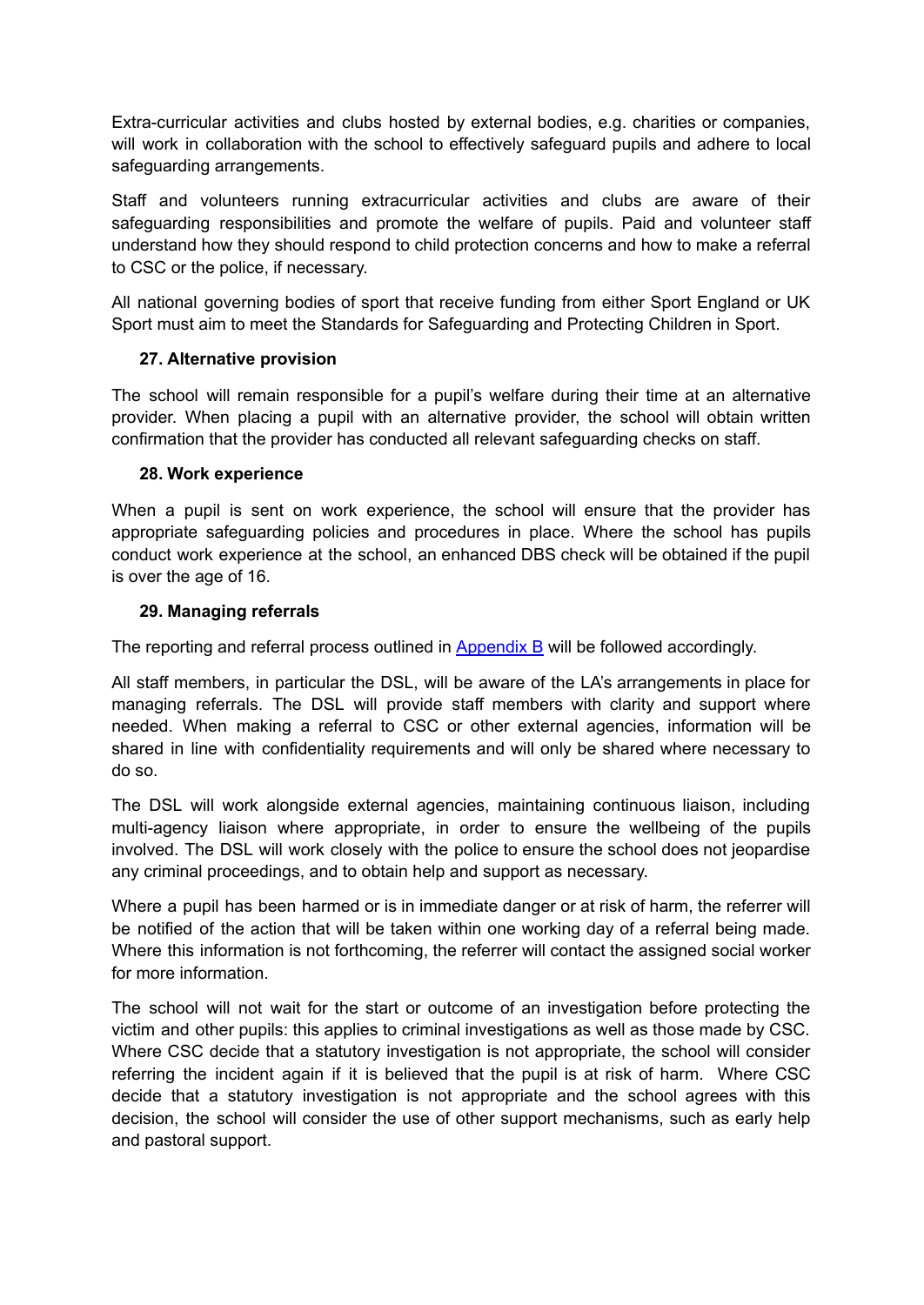At all stages of the reporting and referral process, the pupil will be informed of the decisions made, actions taken and reasons for doing so. Discussions of concerns with parents will only take place where this would not put the pupil or others at potential risk of harm. The school will work closely with parents to ensure that the pupil, as well as their family, understands the arrangements in place, such as in-school interventions, is effectively supported, and knows where they can access additional support.

# **30. Concerns about staff and safeguarding practices**

If a staff member has concerns about another member of staff (including supply staff and volunteers), it will be raised with the headteacher If the concern is with regards to the headteacher, it will be referred to the chair of governors.

Any concerns regarding the safeguarding practices at the school will be raised with the SLT, and the necessary whistleblowing procedures will be followed, as outlined in the Whistleblowing Policy. If a staff member feels unable to raise an issue with the SLT, they should access other whistleblowing channels such as the NSPCC whistleblowing helpline (0800 028 0285).

# **31. Allegations of abuse against staff**

There are clear policies in line with those from the CSAP (Children's Safeguarding Assurance Partnership) for dealing with allegations against people who work with children.

All allegations against staff, supply staff, volunteers and contractors will be managed in line with the school's Whistleblowing Policy – a copy of which will be provided to, and understood by, all staff. The school will ensure all allegations against staff, including those who are not employees of the school, are dealt with appropriately and that the school liaises with the relevant parties.

When managing allegations against staff, the school will recognise the distinction between allegations that meet the harms threshold and allegations that do not, also known as "low-level concerns". Allegations that meet the harms threshold include instances where staff have:

- Behaved in a way that has harmed a child, or may have harmed a child.
- Committed or possibly committed a criminal offence against or related to a child.
- Behaved towards a child in a way that indicates they may pose a risk of harm to children.
- Behaved, or may have behaved, in a way that indicates they may not be suitable to work with children.

All staff at Tatham Fells CE (VC) Primary are aware of these procedures and aware of the following expectations and protocol:-

- ALL staff and volunteers are aware that they must refer allegations or concerns around staff (including supply staff) conduct to the Headteacher
- ALL staff and volunteers are aware of the requirement to, and process of referring allegations or concerns around the Headteacher to the nominated Governor and how to contact them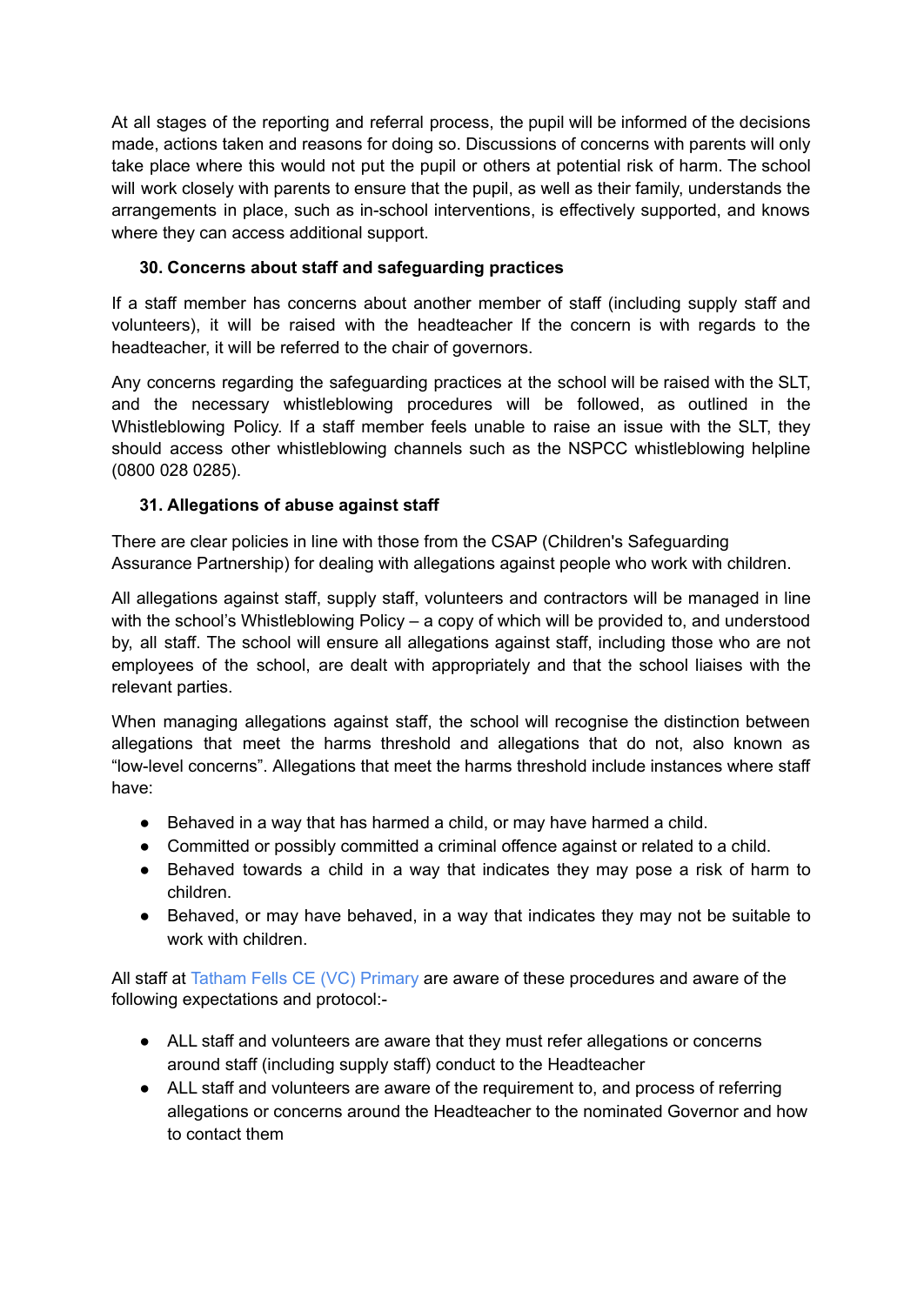- The Headteacher and/or Chair of Governors will discuss the allegation with the Local Authority Designated Officer (LADO)
- CSAP procedures for dealing with allegations against staff will be followed [http://panlancashirescb.proceduresonline.com/chapters/p\\_allegations.html](http://panlancashirescb.proceduresonline.com/chapters/p_allegations.html)
- ALL staff and volunteers remember that the welfare of the child is paramount and that they have a duty to inform **HT** if any adult's conduct gives cause for concern
- All low-level concerns surrounding staff or any adult in a position of trust should be reported to the **HT**.
- ALL staff are aware of the school's Whistle Blowing Policy which enables staff to raise concerns or allegations in confidence and for a sensitive enquiry to take place
- Staff are fully aware of Guidance for Safer Working Practice and Staff Code of conduct and are aware of professional expectations of their own behaviour and conduct.
- Further information, LADO information and flowchart of how allegations are managed managed: -



[Name of School] recognises that children may make disclosures against someone who is in a position of trust not in the school setting. This may be an adult in a place of worship, a sports coach or a club leader. After ensuring that the child is safe, we recognise that we must refer to the LADO and share information.

## **32. Safer recruitment**

Tatham Fells CE (VC) Primary is committed to keeping pupils safe by ensuring that adults who work or volunteer in school are safe to do so. We therefore ensure that:

• Lancashire County Council Human Resources Guidance is adhered to, to ensure that there is a strong reference and commitment to safeguarding during advertisement, selection and recruitment of new staff

An enhanced DBS check with barred list information will be undertaken for all staff members engaged in regulated activity. A person will be considered to be in 'regulated activity' if, as a result of their work, they:

- Are responsible on a daily basis for teaching, training, instructing or the care or supervision of children.
- Regularly work in the school at times when children are on the premises.
- Regularly come into contact with children under 18 years of age.

*(Regular is defined as; at least 3 times in a 30 day period.)*

The DfE's **DBS [Workforce](https://www.gov.uk/government/publications/dbs-workforce-guidance) Guides** will be consulted when determining whether a position fits the child workforce criteria.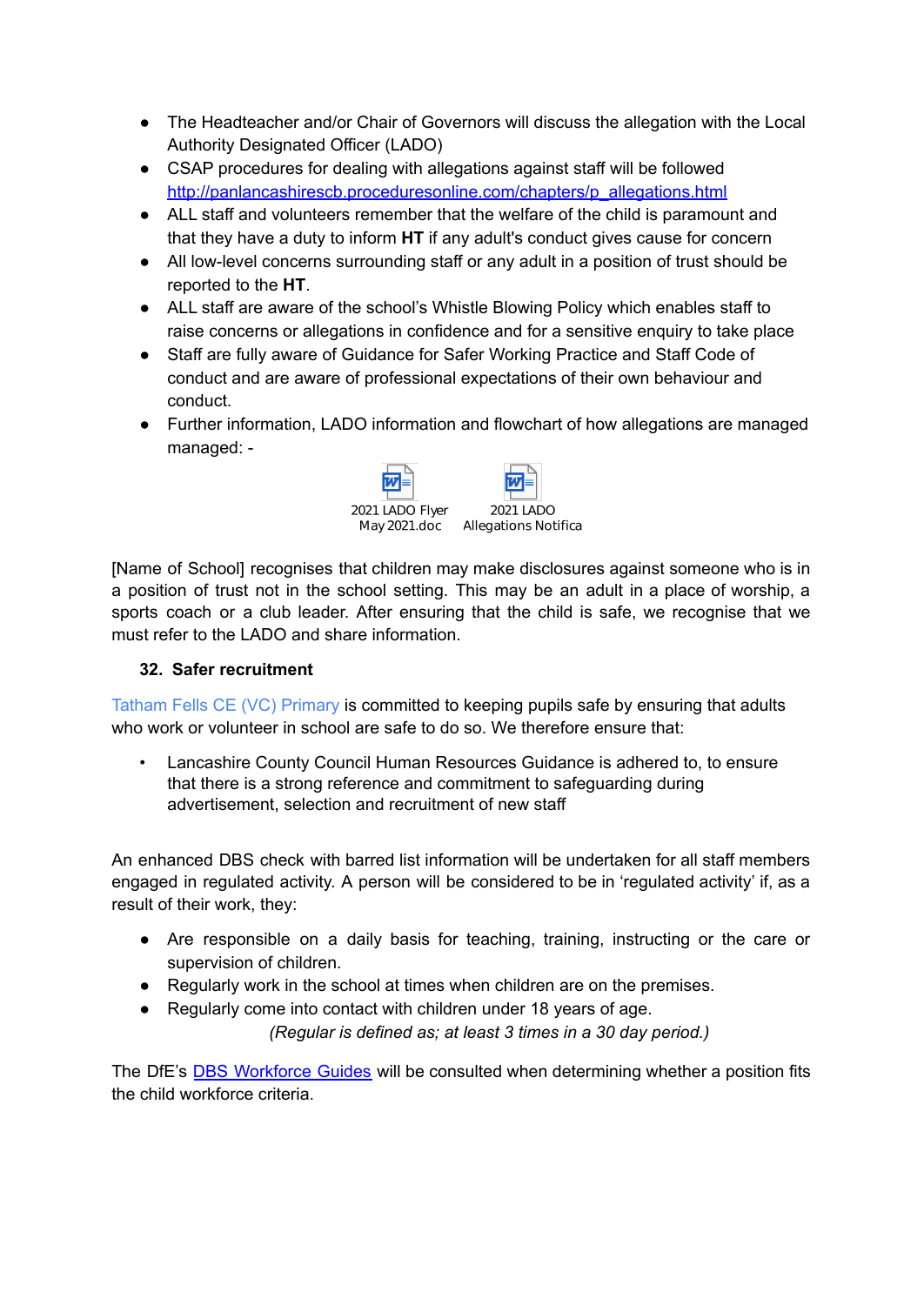The governing board will conduct the appropriate pre-employment checks for all prospective employees, including internal candidates and candidates who have lived or worked outside the UK.

School will ensure that:

- The appropriate DBS and suitability checks will be carried out for all governors, volunteers, and contractors.
- The original DBS certificate is seen for all appointees to the school, even where the on-line DBS system indicates that the check is clear
- There are sufficient staff/Governors who have undertaken appropriate Safer Recruitment training in the last 5 years to enable at least one person on every recruitment panel to be appropriately trained and there are at least 2 people on each selection panel
- Covering (umbrella) letters will be obtained from agencies and other employers that provide staff to work in school to confirm that appropriate checks have been undertaken. Agencies will be requested to complete the checklist found at Appendix Q of the R&S Guidance.



- Individual identity checks will be undertaken on those staff detailed above to ensure they are employees of the named agency/employer
- A transfer of control agreement will be used where other agencies/organisations use school premises and are not operating under school's safeguarding policies and procedures
- Adults who are involved in the management or provision of child care of children in Early Years, or in out of school provision for children up to 8 years old, will make a declaration that they are not disqualified under the Child Care Act 2006.
- With regard to Disqualification Under the Childcare Act we will adhere to Guidance from Lancashire County Council Human Resources
- It is good practice to ensure that this declaration is renewed annually for those staff working in a relevant setting and evidenced using the LCC staff confirmation form (May 2021). This form will be retained and stored securely.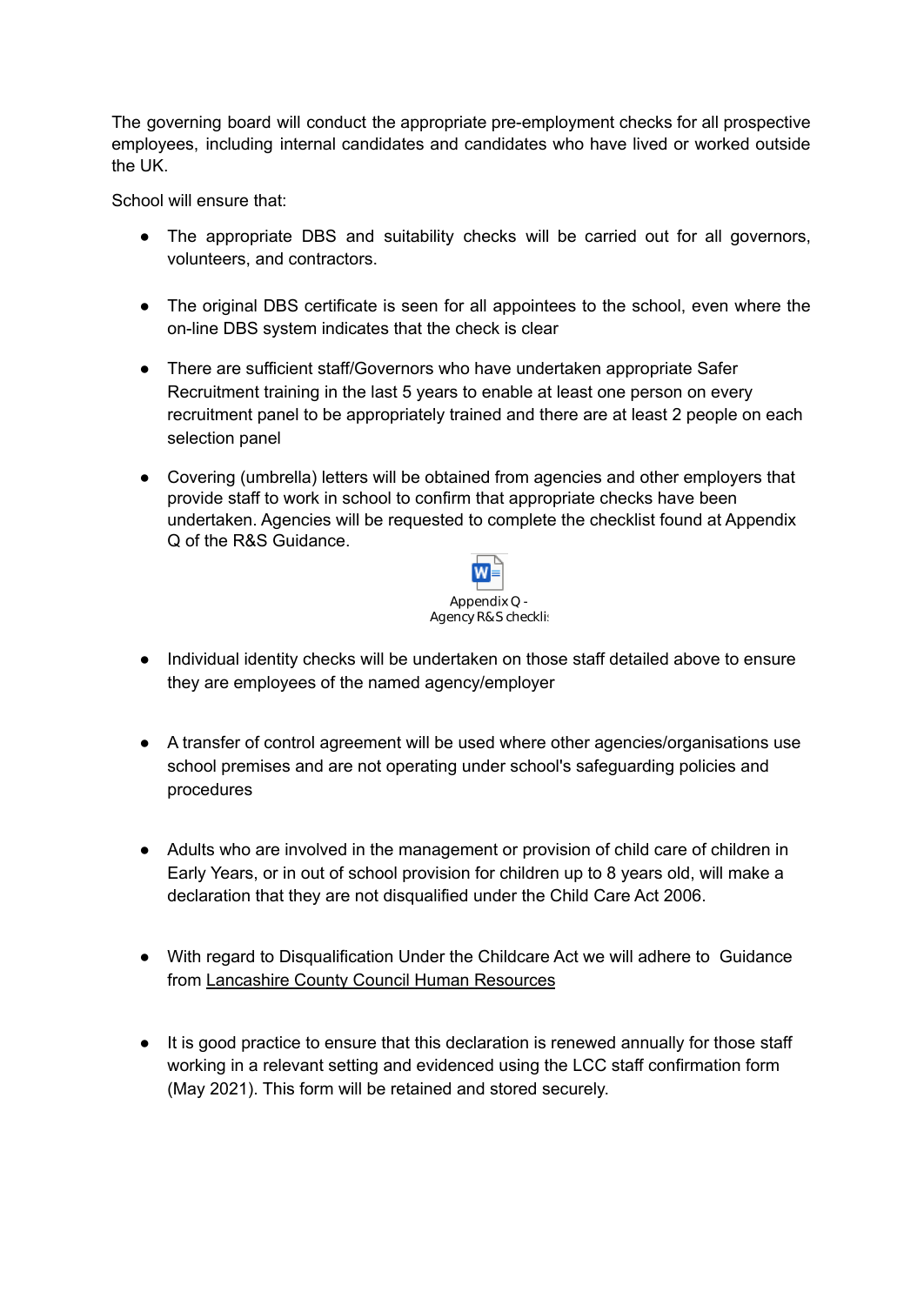



- When an issue is declared, advice will be sought from Ofsted about the need to apply for a waiver. If a waiver is necessary, a risk assessment will be carried out and proportionate measures put in place until a waiver has been issued or matters resolved. If it is not resolved, this must be reported:- [disqualification@ofsted.gov.uk](mailto:disqualification@ofsted.gov.uk)
- Advice will be sought from Human Resources, LADO and/or Schools Safeguarding Officers if any staff are unclear about any aspects of Safer Recruitment.

## **Referral to the DBS**

The school will refer to the DBS anyone who has harmed a child or poses a risk of harm to a child, or if there is reason to believe the member of staff has committed an offence and has been removed from working in regulated activity.

#### **Single central record (SCR)**

The school keeps an SCR which records all staff, including agency and third-party supply staff (for longer placements), and teacher trainees on salaried routes, who work at the school.

All members of the Governing body are also recorded on the SCR.

The following information is recorded on the SCR:

- An identity check
- A barred list check
- An enhanced DBS check
- A prohibition from teaching check
- A check of professional qualifications, where required
- A check to determine the individual's right to work in the UK
- Additional checks for those who have lived or worked outside of the UK
- Any other information deemed relevant.

If any checks have been conducted for volunteers or Governors, these may also be recorded on the SCR. If risk assessments are conducted to assess whether a volunteer should be subject to an enhanced DBS check, the risk assessment will be recorded.

The details of an individual will be removed from the SCR once they no longer work at the school.